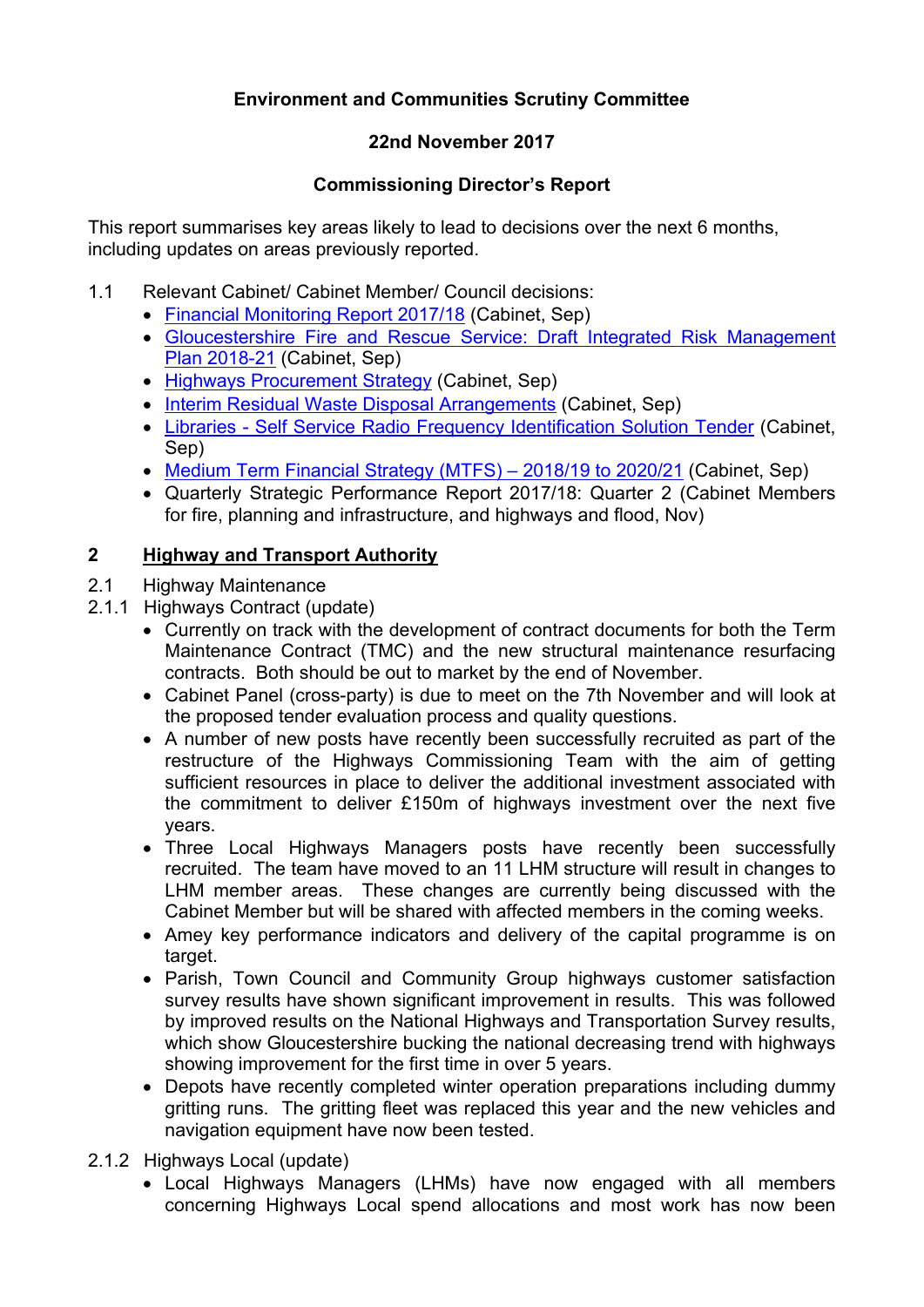commissioned. Approximately £158k of funding still needs to be allocated to works but LHM's are actively engaging with members on this.

- 2.1.3 Lengthsmen (no change)
	- The Lengthsmen programme proved to be very successful and popular in 2016/17 with regular compliments received about the work of the five lengthsmen gangs. Amey have 'geared up' for 2017/18 and the work programme started in May.
- 2.1.4 Traffic Regulation Orders (TROs, update)
	- Officers continue to engage with local members regarding completion of 2016/17 schemes and invite applications for 2017/18 schemes. An update on the current 2016/17 schemes can be found below:
		- $\circ$  Tewkesbury town centre waiting restrictions the scheme will not be progressed in 2017/18 and may be reviewed as part of a future parking review.
		- $\circ$  Alderton Speed limit TRO complete and due to be completed on site by the end of December 2017.
		- $\circ$  Longborough speed limit TRO is complete and construction work is due to be completed by the end of November.
		- o Davy Way, Quedgeley waiting restrictions scheme complete.
		- o Exmouth Street waiting restrictions scheme complete.
		- $\circ$  2017/18 TRO budget (£100k agreed at council) four schemes have been successfully scored in priority assessment:
			- Wotton under Edge Parking Restriction Package Currently at informal consultation.
			- Cheltenham Parking Restrictions Package Informal consultation is complete and we are currently reviewing with a view to going out to statutory consultation soon.
			- Gloucester Restricted Parking Zone Scheme has been designed and will be reviewed with the local Councillor before starting formal consultation.
			- Gloucester Prohibition of Driving Scheme has been designed and will be reviewed with the local Councillor before starting formal consultation.
	- A list has been compiled of all TRO's (including hump notices and development funded TROs) that are ongoing. This list is updated monthly and is available on the Council's website; [http://www.gloucestershire.gov.uk/extra/tros.](http://www.gloucestershire.gov.uk/extra/tros)
- 2.1.5 LED Street Lighting Project (no change)
	- Skanska completed the milestone of over 26,000 (50%) LED conversions. Works are ahead of contracted programme. Work has now moved into the rural areas.
- 2.1.6 Traffic Signal Maintenance Contract (update)
	- The new contract has been awarded to telent (the incumbent service provider) for a period of 5+2+2 years. The contract went live on 1st October 2017.
- 2.2 Highway Useage
- 2.2.1 Network Management
	- Asset Management (no change)
		- o An Annual Report is produced retrospectively outlining Asset Management activities around Highways Maintenance. The latest version covering 2016/17 is now available on the County Council's website and can be viewed [here](http://www.gloucestershire.gov.uk/media/2153/highways-annual-asset-management-report-2017-r1.pdf).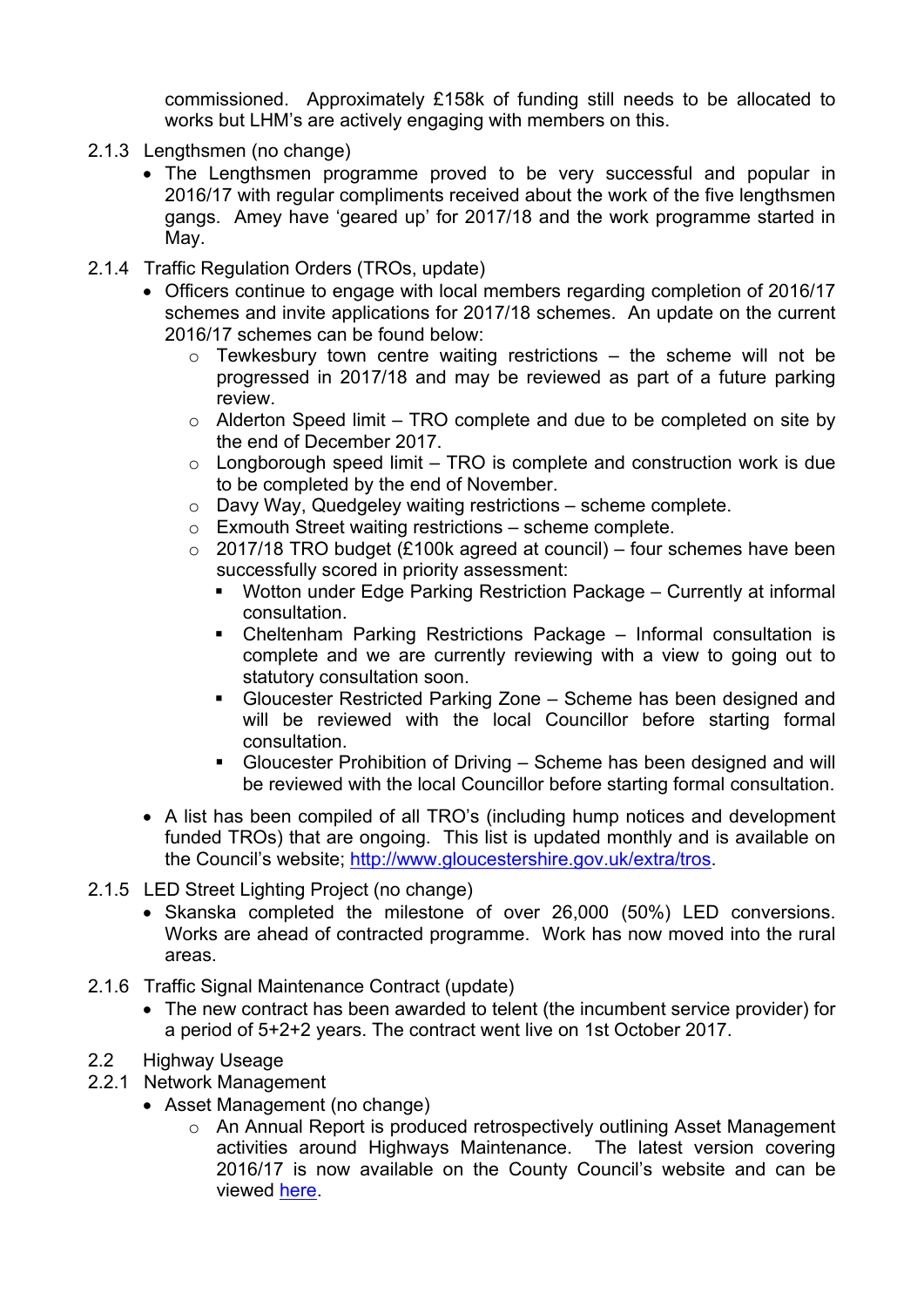- $\circ$  The Transport Asset Management Plan is available on the website in a chapter by chapter format to allow for a gradual updating of the Plan. It can be viewed [here.](http://www.gloucestershire.gov.uk/transport/transport-asset-management-plan-tamp/)
- Parking (update)
	- o Cheltenham West –changes to parking behaviour and displacement are now being monitored. Officers have met local members and residents as part of this process.
	- o Kemble Permit Scheme awaiting agreement with Planning on new cost proposals.
	- o New Consolidated Bus Lane Order, awaiting final implementation.
	- o Publicly accessible ParkMap system to go live in January 2018, significantly improving public self- service through online access to parking information.
- Air Quality (update)
	- o A Task Group has been established to develop a plan of action which tackles air quality and its interaction with the Public's Health. Meetings have been arranged for November and January.
- 2.2.2 Cheltenham Transport Plan (update)
	- Phase one completed in July 2016. Monitoring is now complete and shows minimal impact.
	- Phase two (Imperial Road) has been completed. Monitoring is now complete and shows minimal impact. Officers are working closely with Cheltenham Borough Council and partners to monitor traffic congestion issues near the Regent Arcade and will shortly be installing an additional queue detection loop in the road to assist with mitigating issues during peak pedestrian traffic times.
	- Construction of Phase three is planned for early 2018 with work in the vicinity of Royal Well to take place before Cheltenham Gold Cup Week.
	- Phase Four is anticipated to start in late May or early June 2018 and will include the experimental closure of Boots Corner.
- 2.2.3 Cycling (update)
	- There are a number of initiatives/projects currently underway for cycling. Annex 1 provides an update on each.
- 2.2.4 Public Transport (update)
	- Following survey work we are canvassing local member opinion on the options regarding 351, 353 and 11 services. Officers will continue to review the effectiveness of the wider bus network with a view to keeping costs per passenger return journey below the target £8 for rural return and £2 for urban return journeys.
	- We will shortly be issuing tenders for a replacement Park and Ride service in Cheltenham. We will also be making changes to how parking at the site is provided, including introducing some charges, as agreed by Cabinet last year.
- 2.2.5 Total Transport Pilot (update)
	- We are about to sign a contract to develop the Total Transport Webportal with the preferred supplier following an exhaustive procurement process (led by SCC). The provider will be Imaginet and will be working on the project over the next 12-15 months, supported by a jointly funded project officer.
	- Community Transport: Changes by government following a court challenge could significantly impact on the operation of community transport in the county. Sectors particularly impacted will be dial-a-ride and community minibus provision.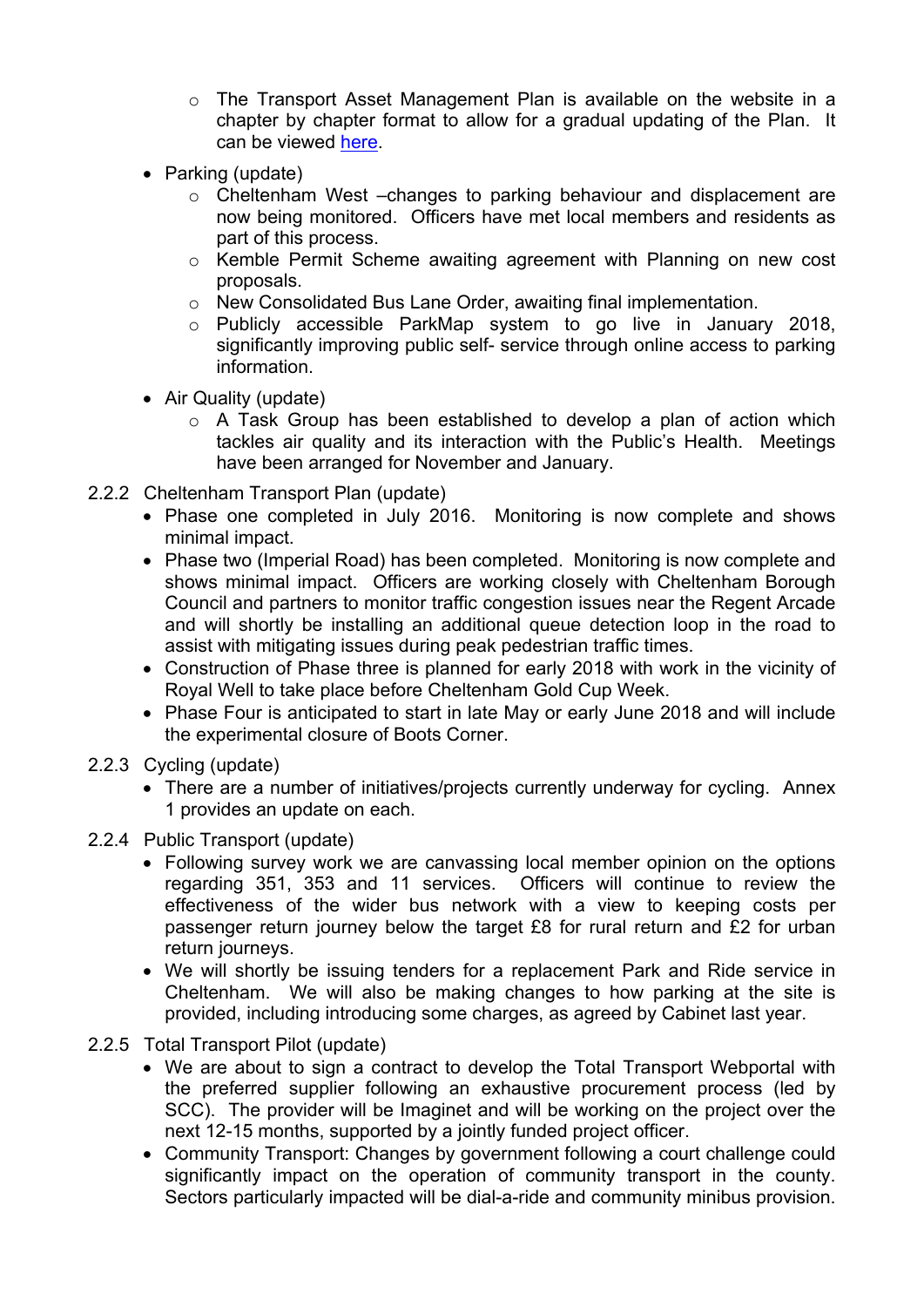There is a risk this could impact on some of our most vulnerable service users. We are working closely with the sector to better understand what is likely to happen and what mitigations may be required. A draft response to Transport Select Committee Inquiry into the issue has been provided to the cabinet member, while a full government consultation is anticipated later this year. Community Transport operators have also contacted the county's MPs.

- 2.2.6 Commons and Rights of Way (CROW) Committee
	- Deregulation Act (update)
		- o Commencement of the Rights of Way provisions contained within the 2015 Deregulation Act has been further delayed to 2018, with no firm date set.
	- Definitive Map Modification Orders (DMMOs, update)
		- o We have received 5 new applications between April and end of September 2017.
		- o Number of outstanding applications is now 119.
		- o Number of undetermined applications (excluding archived byway applications) is now 33.
		- o 9 applications have been determined since October 2016 (including orders made under s.26 of the 1980 Highways Act).
		- o 3 applications have been submitted to the Secretary of State.
		- o Training of new CROW Committee members has been completed.

# **3 Infrastructure and Major Projects**

- 3.1 Major Transport Projects
- 3.1.1 Major Schemes
	- A417 Missing Link (update)
		- o Highways England (HE) has reduced the initial 30 (approx.) scheme options down to 5. These will be shortlisted further later this year.
		- o The A417 Missing Link Steering group continues to meet frequently with Nigel Riglar and Cllr Stowe attending on behalf of the county council.
		- o An A417 Communications group is being set up with representatives attending from the county council, Tewkesbury Borough Council and Cotswold District Council along with other key stakeholders.
		- $\circ$  The funding agreement between the county council and Highways England has now been completed. This allows the county council to contribute £1m towards the scheme development being undertaken by Highways England, as agreed at the county council's Cabinet.
		- o Highways England intends to hold a public share event later this year, consulting on the shortlisted scheme options.
	- Cinderford Spine Road (update)
		- o Construction works substantially completed with final surfacing of road scheduled for completion in November 2017.
		- o The are a number of activities which will take place immediately after the road is surfaced and access to the Gloucestershire College site is available along the spine road, which include:
			- Installation of drainage at the bottom of the embankment south of the spine road.
			- Top soiling of southern side of the road embankment.
			- **Removal of the temporary bridge crossing.**
		- o Landscape planting is scheduled for the end of November 2017.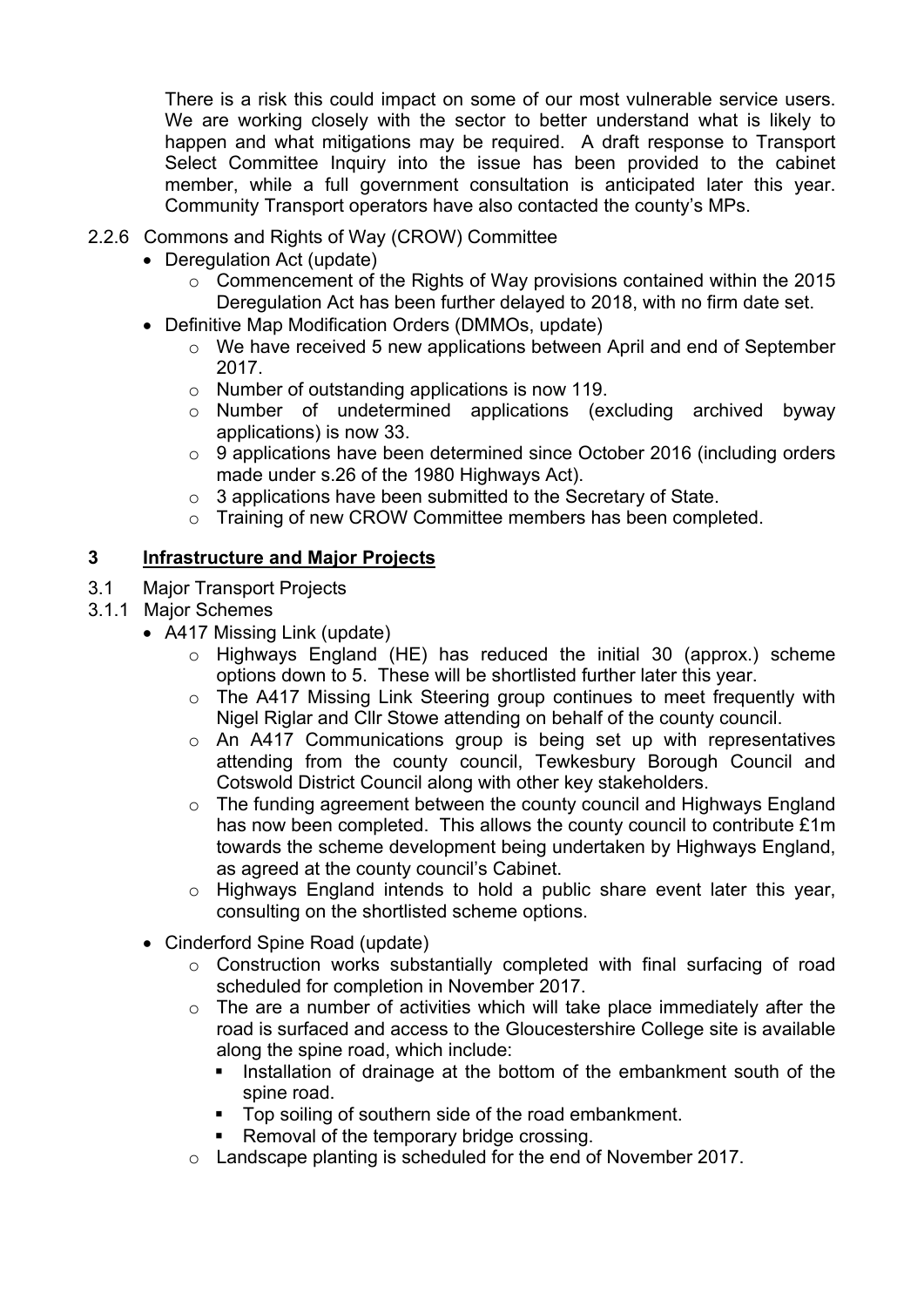- Elmbridge (update)
	- o Scheme completed on time and on budget.
	- o Contractor currently completing snagging and defects list throughout November 2017.
	- o Arle Court Bus Lane scheme going to tender in Dec 2017 with a proposed construction in Feb/March 2018 for a period of 4 months.
- Cross Keys roundabout (new item)
	- $\circ$  The County Council has been awarded £2.7 million government funding for improvements to the Cross Keys roundabout at the junction of the A38 and B4008, just north of junction 12 of the M5. Works include new traffic lights on the A38, widening the approach lanes of the roundabout and enhancing conditions for buses and cyclists. The scheme will cost £3.851m; the remaining money will be made up of section 106 funding, developer contributions and the county council's highways budget. The junction is strategically important for Gloucestershire and the improvements will mean more vehicles can use it.
- 3.1.2 Local Growth Fund (update)
	- The initial £62.5m Growth Deal funding was announced in July 2014. This included £14.1M major tail-end funding, now reduced to £9.07m to be paid directly from the Department for Transport (DfT) to the promoter; this is for Elmbridge Roundabout Scheme. A further £15M of Growth Deal funding was announced in January 2015 and in February 2017, a further £29.13 million was secured in the third round of Growth Deal funding for the following projects:
		- $\circ$  Longford Housing £4.53 million
		- $\circ$  Cyber Business Park £22 million (DfT retained scheme)
		- $\circ$  Gloucestershire College Forest of Dean Campus £2.6 million
	- In addition to the major tail-end funding allocation and the DfT-retained scheme (see above), £30,907,000 of the total Growth Deal allocation for Gloucestershire is allocated to the following transport schemes:

|                             | <b>Allocation</b> | <b>Indicative LEP Board</b> |                                       |
|-----------------------------|-------------------|-----------------------------|---------------------------------------|
| <b>Scheme</b>               | £'000             | decision date               | <b>Promoter</b>                       |
| A419 corridor               | 4.360             | 10/10/2017                  | Gloucestershire County Council        |
| Lydney strategy             | 1,000             | 20/02/2018                  | <b>Gloucestershire County Council</b> |
| Berkeley bridges            | 1,990             | 15/12/2015 - approved       | <b>Gloucestershire County Council</b> |
| Cinderford Northern Qtr     | 3,800             | 15/12/2015 - approved       | <b>Gloucestershire County Council</b> |
| <b>Glos South West</b>      | 2,000             | 20/02/2018                  | <b>Gloucestershire County Council</b> |
| <b>Bypass</b>               |                   |                             |                                       |
| St Barnabas                 | 1,000             | Q4 2018/19                  | <b>Gloucestershire County Council</b> |
| Roundabout                  |                   |                             |                                       |
| B4063 Junction              | 1,600             | Q4 2018/19                  | Gloucestershire County Council        |
| A40 Over Rnd &              | 2,230             | 13/12/2016 - approved       | <b>Gloucestershire County Council</b> |
| Highnam                     |                   |                             |                                       |
| Abbeymead / Metz Way        | 500               | 04/10/2016 - approved       | Gloucestershire County Council        |
| <b>Gloucester Transport</b> | 6,400             | 16/02/2016 - approved       | <b>Gloucester City Council</b>        |
| Hub                         |                   |                             |                                       |
| Cheltenham Spa              | 1.497             | 12/12/2017                  | <b>Great Western Railway</b>          |
| Railway                     |                   |                             |                                       |
| Longford Housing            | 4,530             | Q3 2018/19                  | <b>Tewkesbury Borough Council</b>     |
| <b>Total Transport</b>      | 30,907            |                             |                                       |

 For more information, please see the LEP Board paper on the "Written Procedure: Agenda Item 4 – Growth Deal Programme reallocation of funds": <http://www.gfirstlep.com/gfirst-LEP/About-Us/The-Board/>.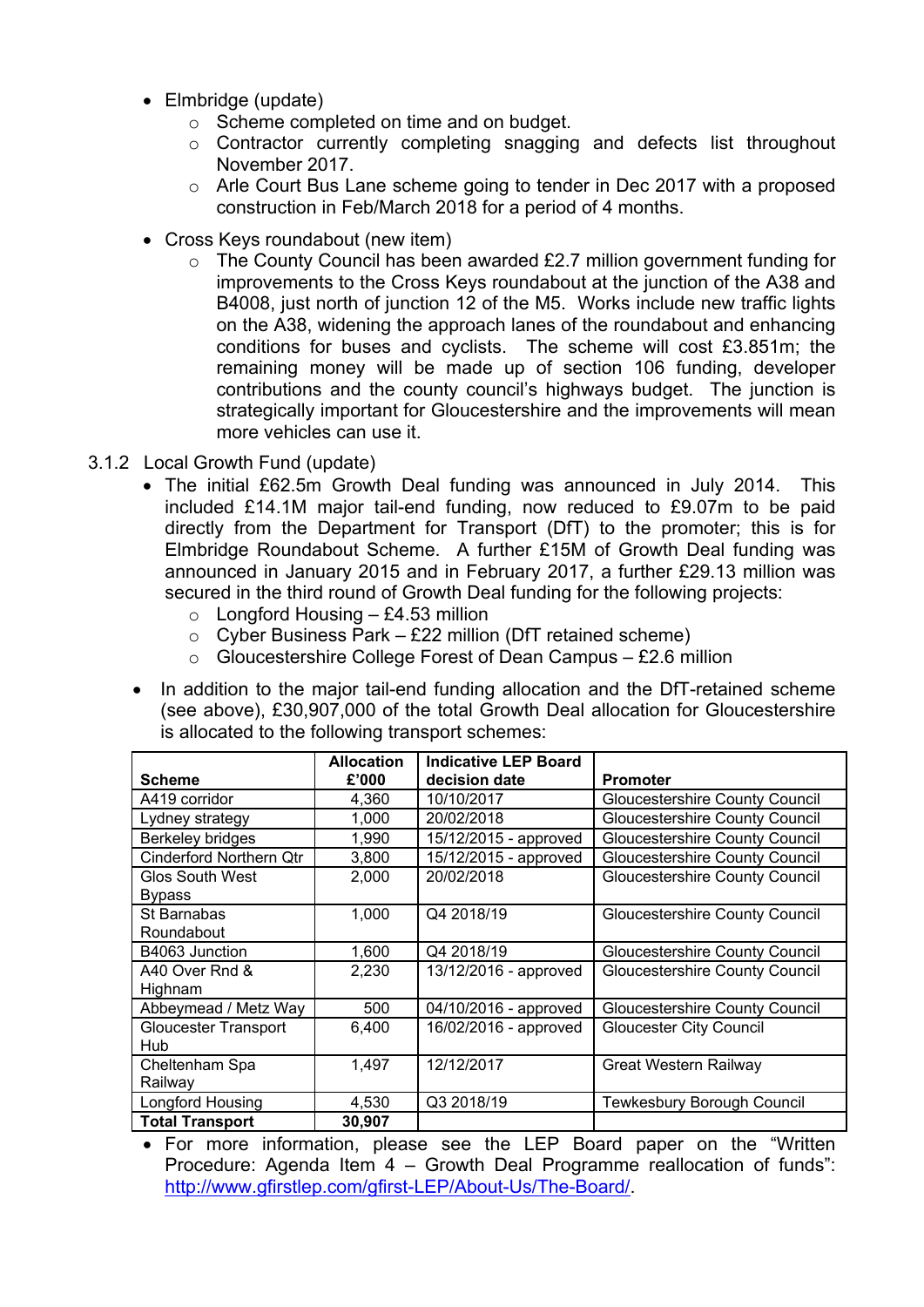- 3.1.3 Capital Programme, 2017/18 (update)
	- Contractual Claims for Cinderford Northern Quarter and Berkeley Bridges, along with urgent drainage issues and emergency bridge repair work, have put the programme under significant pressure, with the result that a number of small projects have had to be deferred to early in the 2018/19 financial year. We had held back funding received from the National Productivity Investment Fund (NPIF) in anticipation of these costs, which has reduced the overall impact on the programme.
	- It is now anticipated that the Transport Capital Spend in 2017/18 will be £42.8M, which has been increased to take into account additional funds allocated at Cabinet and the NPIF monies.
- 3.1.4 Highways England (HE, update)
	- An A46 Member Partnership group met on 26 September. Cllr Vernon Smith is the county council member representative on the group and chair, which comprises members from county and district councils in Gloucestershire, Worcestershire, Warwickshire and now also Leicestershire, as well as the LEPs.
	- A prospectus has been prepared by the A46 Partnership setting out the ask of the authorities along the A46, which in Gloucestershire is for improvements to be made to M5 J9 and the A46 through Ashchurch. The prospectus is aimed at raising the profile of the road with a view to securing investment from Government for improvements.
	- Housing Infrastructure Fund. The Government announced a new £2.3bn fund for local authorities and District Councils to bid to, to deliver new infrastructure to support new and existing communities. Bids can be made of up to £250m by the county council. Two Expressions of Interest were submitted; one for an M5 Junction 10 upgrade and 'Smart Motorways' improvements; and one for improvements to M5 Junction 9 and the A46.
	- HE will release the "SRN Interim Report" for consultation during winter 2017/18. This report will set out the main challenges on the SRN that HE envisages for the next Road Investment Strategy period from 2020-2025. The county council will respond to this consultation.

# 3.2 Planning

- 3.2.1 Community Infrastructure Levy (CIL) and Section 106 (S106) Agreements (update)
	- The national Community Infrastructure Levy (CIL) Review reported in February 2017 alongside the publication of the Housing White Paper. It assessed the extent to which the CIL does or can provide an effective mechanism for funding infrastructure, and has recommended a number changes to which the government is, and will continue, to respond.
	- Council officers responded to the Department for Communities and Local Government (DCLG) setting out the importance of the council's role in infrastructure delivery and the problems faced by upper-tier authorities that cannot become CIL Charging Authorities. A number of these concerns, shared with other counties, have been reflected within the report. For now, CIL will remain, and progress should continue, where authorities are introducing CIL. Further updates will be provided.
	- Within Gloucestershire, progress on District CIL Charging Schedules is as set out in Annex 2. Two consultations are required: the Preliminary Draft Charging Schedule (PDCS) and the Draft Charging Schedule (DCS). After the DCS consultation, an independent examiner holds an Examination in Public, and reports to the authority, which then makes further changes or proceeds to adopt.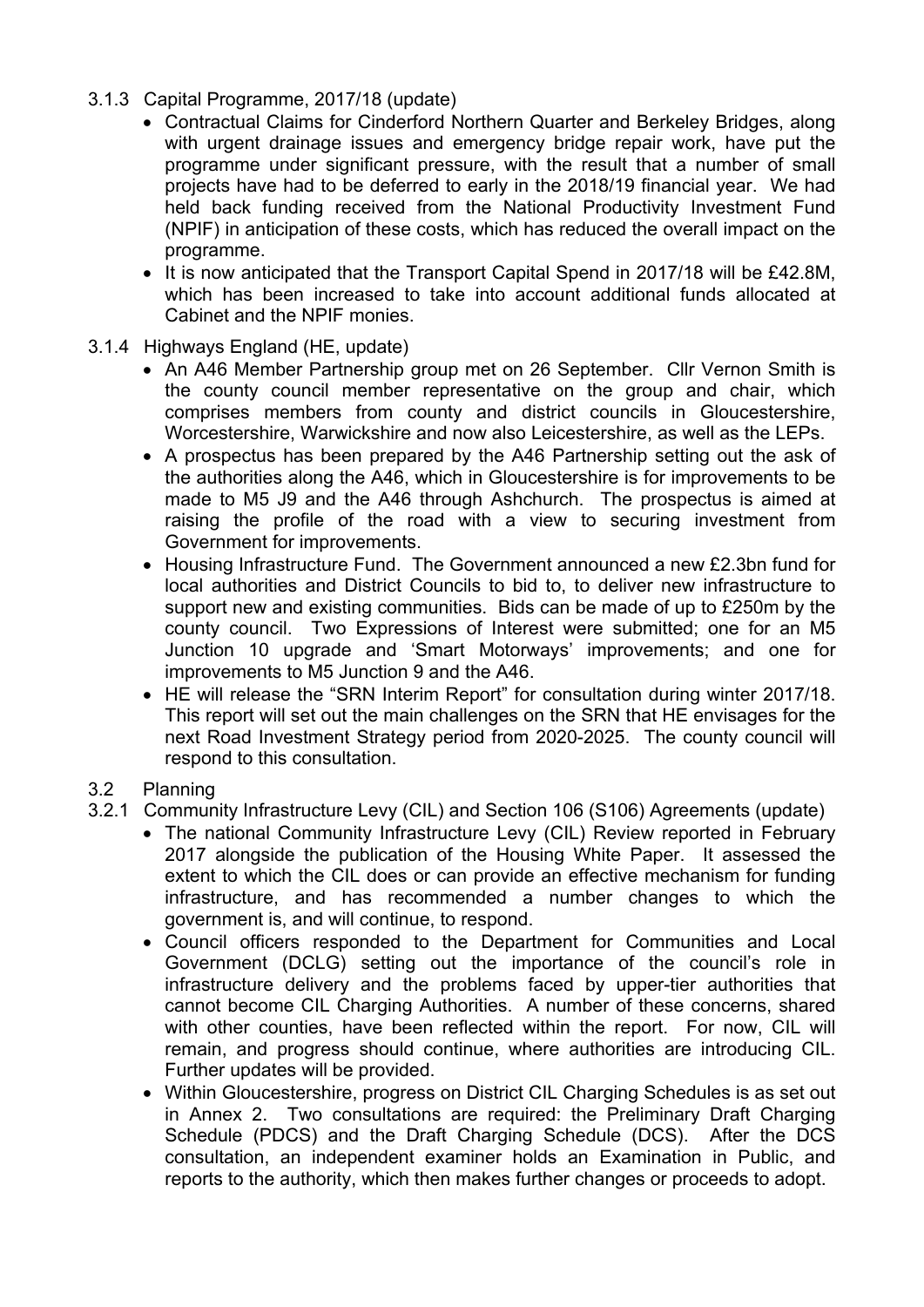- As of April 2017, CIL has been operational within Stroud district and the county council continues to cooperate with the other district councils in the development of their CIL schemes.
- Cotswold DC CIL Examination is scheduled for December 2017. Officers have submitted comments throughout the process and will continue involvement.
- The Joint Core Strategy (JCS) Authorities' CIL Examination had been scheduled for September, but has been postponed. This followed a further consultation in July-September which aligns the CIL DCS with the changes to the JCS.
- Financial contributions that arise through S106 Planning Agreements are agreed between the County Council and the Developer/Owner as part of the planning application process, to mitigate against the specific impacts of a particular development, in accordance with the National Planning Policy Framework and CIL Regulations 2010 as amended.
- The Local Developer Guide, which sets out the County Council's expectations from development and guides how the Council will negotiate developer contributions, was updated in December 2016 and approved by Cabinet now that CIL is being introduced.
- At Gloucestershire County Council, the financial contributions agreed with developers relate mainly to strategic infrastructure, such as highways and transportation, schools and libraries. Once received, S106 contributions can only be spent in accordance with the specific terms set out in an Agreement.
- Contributions become due on trigger dates which are set out in each agreement. For example, an education contribution may be due after a certain number of new dwellings have become occupied. The County Council has a S106 Monitoring Officer who monitors the triggers in agreements and liaises and invoices developers when contributions become due.
- Annex 3 shows the quarterly statistics for S106 contributions agreed, due and received.
- Highways Development Management will soon be writing to districts about a change to our process for commenting on planning applications. In response to their feedback, it has been agreed that in addition to our standard comment process we will provide districts with a summary sheet. One objective is to enable members of planning committees to see that the highway authority may have concerns about a development but that these do not warrant a recommendation to refuse the application.
- 3.2.2 Joint Core Strategy (update)
	- The JCS Examination started in May 2015 and ended after two years. County Council officers have provided specific information to the Examination Inspector, including further written representations on various matters, a position statement on strategic highways modelling, a Duty to Cooperate paper and an agreed Statement of Common Ground. Officers attended the Examination in March 2016 to deal with transport/highways and infrastructure issues. An 'interim findings' Inspector's report was published end May 2016. Officers subsequently attended further Examination sessions in July 2016 and July 2017, again to deal with transport/highways and infrastructure issues. County Council officers are continuing to assist the JCS authorities regarding the transport implications of the JCS proposals. The Inspector's final report has recently been published. It is anticipated that all three JCS authorities will seek to adopt the JCS before the end of the year.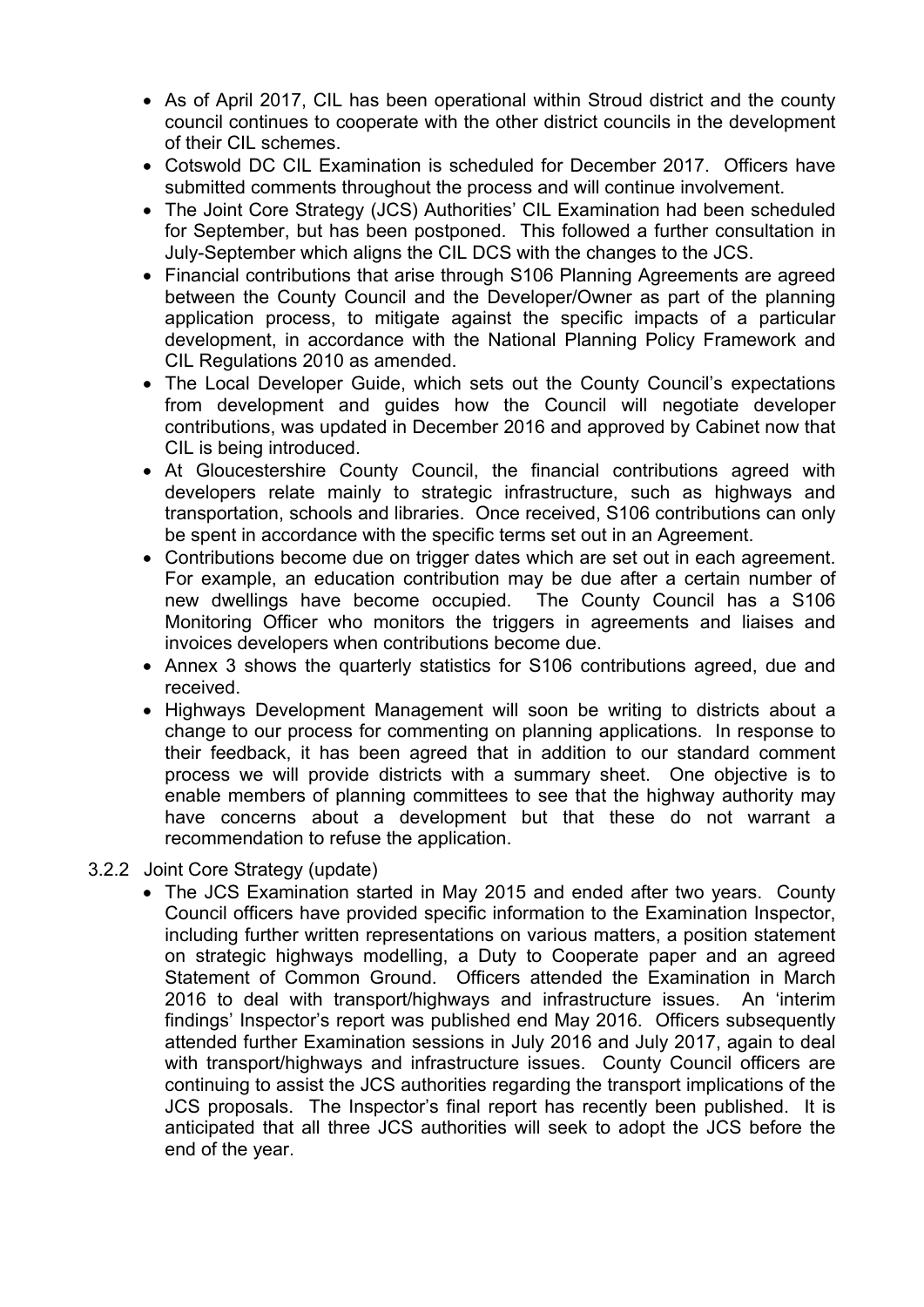# 3.3 Waste

- 3.3.1 Joint Waste Committee (update)
	- The forecast for 2017/18 is a reduction in residual waste due to the full-year effect of the new improved waste services in Stroud and changes to recycling collections in other areas. This will result in an anticipated recycling rate of 54% for the year.
	- Following approval by Cabinet in October 2017, a short-term interim arrangement for residual waste disposal is being prepared to cover the gap between expiry of the current landfill contract in August 2018 and commencement of operation of the Javelin Park Energy from Waste facility (Residual Waste Project) in or around summer 2019. The current contract also provides for landfilling of residual waste and some other services including composting of garden waste, the bulking and haulage of waste, and the monitoring of three closed landfill sites. It is proposed that these other services will be tendered as separate contracts to commence in January 2020.
	- A major project to improve recycling services in Cheltenham and replace an aging fleet commenced in October 2017. This involves the addition of further materials for recycling, new vehicles and round changes.
	- Work to replace the ageing waste compactors at Hempsted and Pyke quarry with new mobile compaction equipment is underway. This investment will provide a more efficient and flexible solution which will lead to reduced maintenance costs, increased recycling and higher load densities, thereby reducing haulage costs. It is anticipated that these will be operational by next spring.
	- A full-time Head of Joint Waste Service began work in October 2017.
	- The latest performance forecast is included at Annex 4.
- 3.3.2 Residual Waste Project (update)
	- The project is making good progress.
	- Construction has started above ground; the concrete bunker has been formed and the erection of the steel frame that will support for the turbine hall has started.
	- In late September, utility company Western Power Distribution also began work to install the electricity cable, to take power from the site to the national grid connection at the Ryeford substation, south of Stonehouse. This work has been carefully programmed between now and next March to minimise disruption.
	- Site operations and Health and Safety continue to a high standard.

# **4 Minerals and Waste Planning**

- 4.1 Minerals Local Plan (MLP, update)
	- Officers are due to report to this committee at its meeting on 22<sup>nd</sup> November 2017 regarding the consideration by officers of the representations made to the draft Minerals Local Plan for Gloucestershire consultation, which took place in 2016. This will be a significant influence upon the preparation of the next stage of the plan – consultation on the Publication version.
	- Cabinet at its meeting on 31<sup>st</sup> January 2018 will be advised of any comments received from Environment and Communities Scrutiny Committee when it decides whether to recommend the Publication version of the Minerals Local Plan for Gloucestershire for approval by Full Council.
	- The intention is for Publication version of the Minerals Local Plan for Gloucestershire to be presented to Full Council at its meeting on 28th March 2018. The recommendation will seek: approval of the revised plan; its public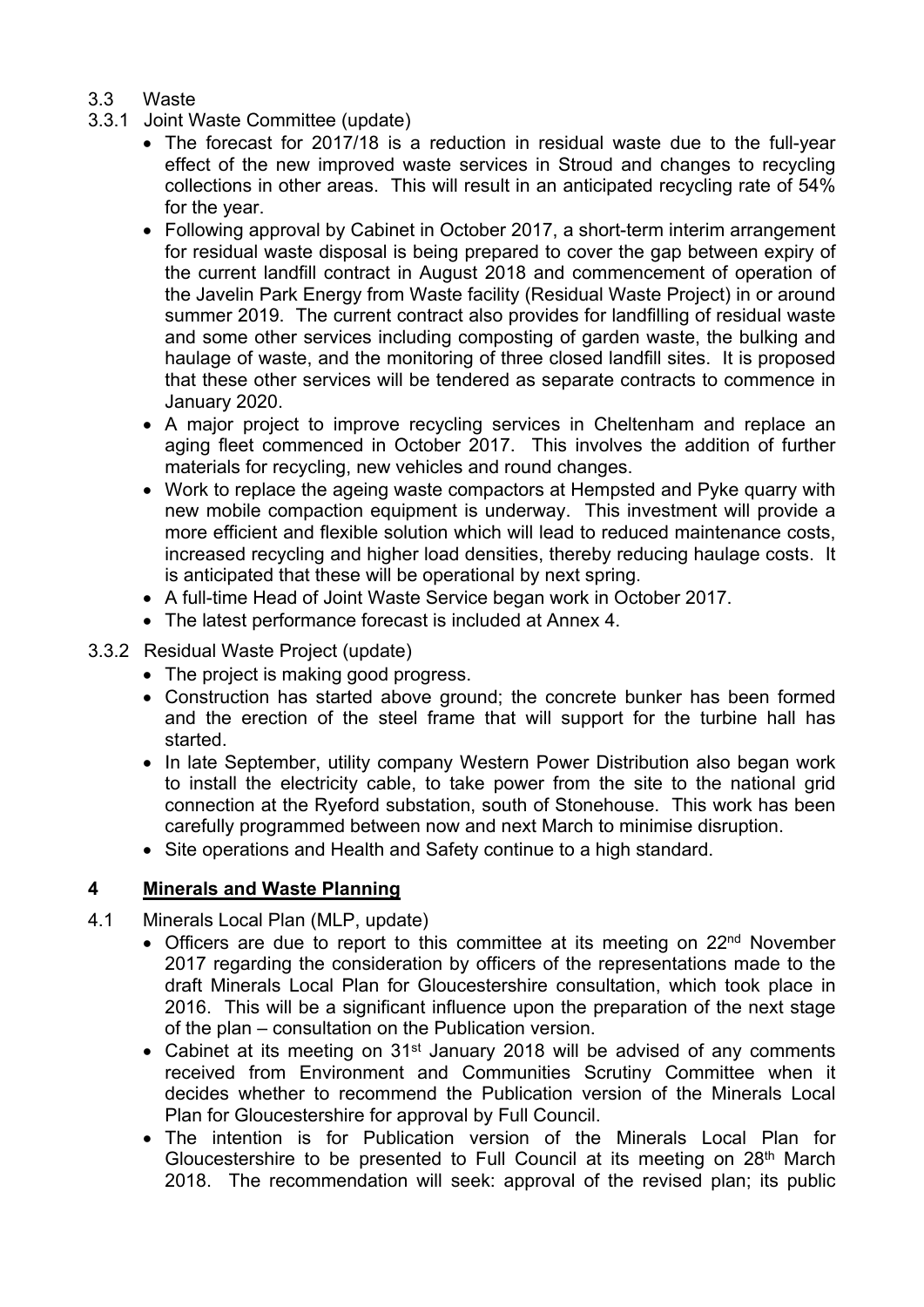consultation for a period of at least 6 weeks; and then submission of the plan to the Secretary of State in advance of an independent examination.

- The ambition remains for the plan to be examined and adopted before the end of 2018.
- Following adoption the new MLP will provide a local policy framework to deal with all minerals-related planning matters that arise across the county through to the end of 2032.
- 4.1.1 Oil & Gas Exploration (update)
	- On the 11<sup>th</sup> September 2017 a cross-party advisory group (Cabinet Panel: Minerals Local Plan) met to undertake the actions requested of it under Motion 782 of Full Council (6<sup>th</sup> December 2016).
	- The Cabinet Panel was chaired by Cllr Nigel Moor (cabinet member for fire, planning and infrastructure) and included the following members: Cllr Carole Allaway Martin (Conservative); Cllr Terry Hale (Conservative); Cllr John Cordwell (Liberal Democrats); and Cllr Graham Morgan (Labour).
	- The Cabinet Panel received technical support from officers and arrived at the following outcomes: support for amendments to be made to the emerging Minerals Local Plan for Gloucestershire, including the removal of draft policy MW06 Oil & Gas; and a series of communication updates through Members Matters, Environment and Communities Scrutiny Committee and Full Council.
	- The Cabinet Panel resolved that no further work would be required at this time, however this would be kept under review should circumstances change. This could lead to the Cabinet Panel reforming to consider new evidence.

#### **5 Community Resilience**

- 5.1 Renewable Energy Generation on the Council's Estate (no change)
	- Following the significant reduction of Government subsidy officers are reviewing options for the way forward including the viability of future investment in groundmounted solar PV generation on the Council's estate.
- 5.2 Carbon Reduction Programme (update)
	- The Council has a target to reduce carbon emissions from its estate by 60% by 2020/21 against the 2006/07 baseline.
	- Emissions for the corporate estate (reported a quarter in arrears) continue to be significantly ahead of target, a 30% reduction for Quarter 1 2017/18 with a target reduction of 6% against the same period 2016/17. This will mainly be as a result of LED Street Lighting installed under the new contract, together with ICT improvements and ongoing works to Shire Hall, coupled with mild weather.
	- The council has now halved its corporate emissions over the past 10 years and is ahead of target to reduce these emissions by 60% by 2020/21; emissions have reduced from 26,800 tCO<sub>2</sub>e<sup>\*</sup> in 2006/07 to 13,900 tCO<sub>2</sub>e in 2016/17.
	- Renewable energy generation on the Council's estate is currently limited, with solar PV on The Main Place, Coleford and Cirencester Fire Station. Solar panels will be installed on the roof of Shire Hall as part of the refurbishment and options for further investment across the estate are being investigated.

(\*tCO<sub>2</sub>e = 'tonnes of carbon dioxide equivalent', which is a standard unit for measuring carbon footprints. The idea is to express the impact of each different greenhouse gas in terms of the amount of  $CO<sub>2</sub>$  that would create the same amount of warming. That way, a carbon footprint consisting of lots of different greenhouse gases can be expressed as a single number. The conversion factors used in the UK are published annually by government; see [Government](https://www.gov.uk/government/collections/government-conversion-factors-for-company-reporting) emission conversion factors for greenhouse gas company [reporting.](https://www.gov.uk/government/collections/government-conversion-factors-for-company-reporting))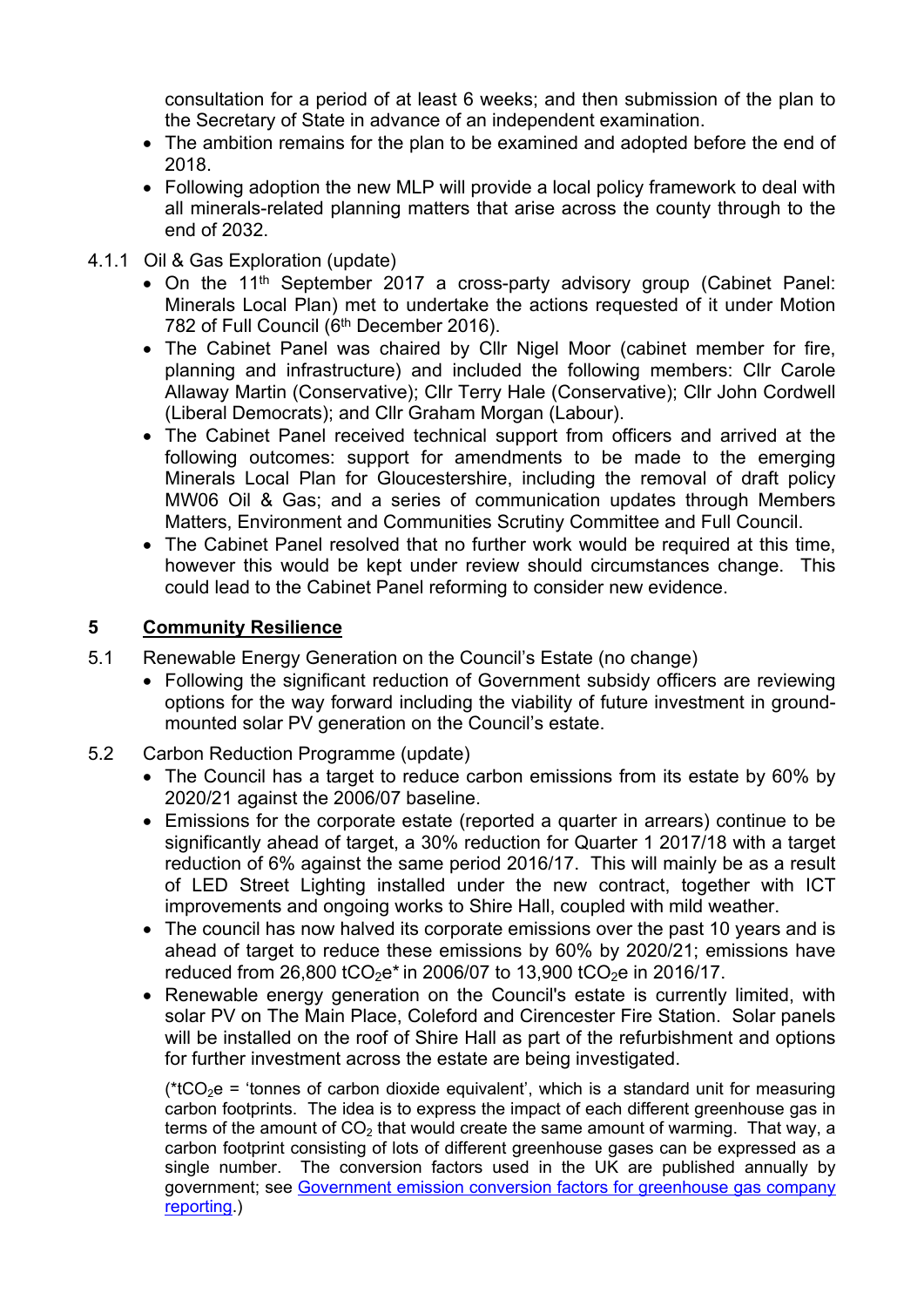- 5.3 Adaptation and Resilience
- 5.3.1 Lead Local Flood Authority (LLFA)
	- Delivering Sustainable Drainage Systems (update):
		- o Gloucestershire County Council, as the Lead Local Flood Authority (LLFA), has a statutory duty to provide substantive responses within 21 days to consultation referrals received from the Local Planning Authority regarding developer's proposals for the management of surface water on major planning applications.
		- $\circ$  During the period 1<sup>st</sup> April 2017 to 30<sup>th</sup> September 2017 the LLFA received 87 major planning application referrals and responded to 98% of these within the 21 day response deadline.
		- o In addition to the work required to provide advice on planning applications officers have also had to deal with 34 requests for pre-application advice and 37 requests to discharge planning conditions.
	- Priors/Oakley Flood Alleviation Scheme (update)
		- o Work has commenced on a £2.5 million scheme to construct a flood alleviation scheme designed to reduce the risk from flooding to 179 properties. The scheme comprises two surface water attenuation basins and a number of channel diversions and improvements to watercourses on the Noverton Farm and Priors Farm sites. The scheme involves holding back surface water running off the Cleeve escarpment and releasing it back into the existing watercourses at a controlled rate. The nature of the scheme will mean that existing land uses can continue after completion of the scheme and minimise the impact on landowners and the local community. The initial phase of the work has been to undertake archaeological mitigation as a condition of the planning permission. The pre-commencement work is now finished and the main part of the scheme is expected to start early in 2018 and will take about 6 months to complete.
- 5.3.2 Gloucestershire Local Nature Partnership (LNP, update)
	- The LNP Board and full partnership last met on 2nd November.
	- The Board has received confirmations of around £40k from members towards its agreed running budget of £60k. A few District Councils and other smaller organisations have yet to respond. The county council has contributed £10k in 2017/18 and will contribute £15k a year for the next 3 financial years. The Chair has warmly thanked the county council for its medium term financial commitment. An LNP Manager can be employed before April 2018 at the latest as it is expected the proposed budget will be in place by this time.
	- European Structural and Investment Fund (ESIF)
		- o The two Green Infrastructure (GI) project bids have been given final approval subject to some conditions, which are being worked through (cover Cheltenham and other parts of Joint Core Strategy area, particularly Gloucester).
		- o The second and final call for other project bids has gone out for the remaining £1.5M available and closes mid-November. It is understood there will probably be around 3 bids showing expressions of interest of which all would be likely to have some county council involvement; i.e. using funds for highways and PRoW improvements to bring in match funding for green infrastructure and/ or biodiversity enhancement. Works on the Gloucester/ Sharpness and Cotswold Canals were mentioned alongside Market Towns in the County.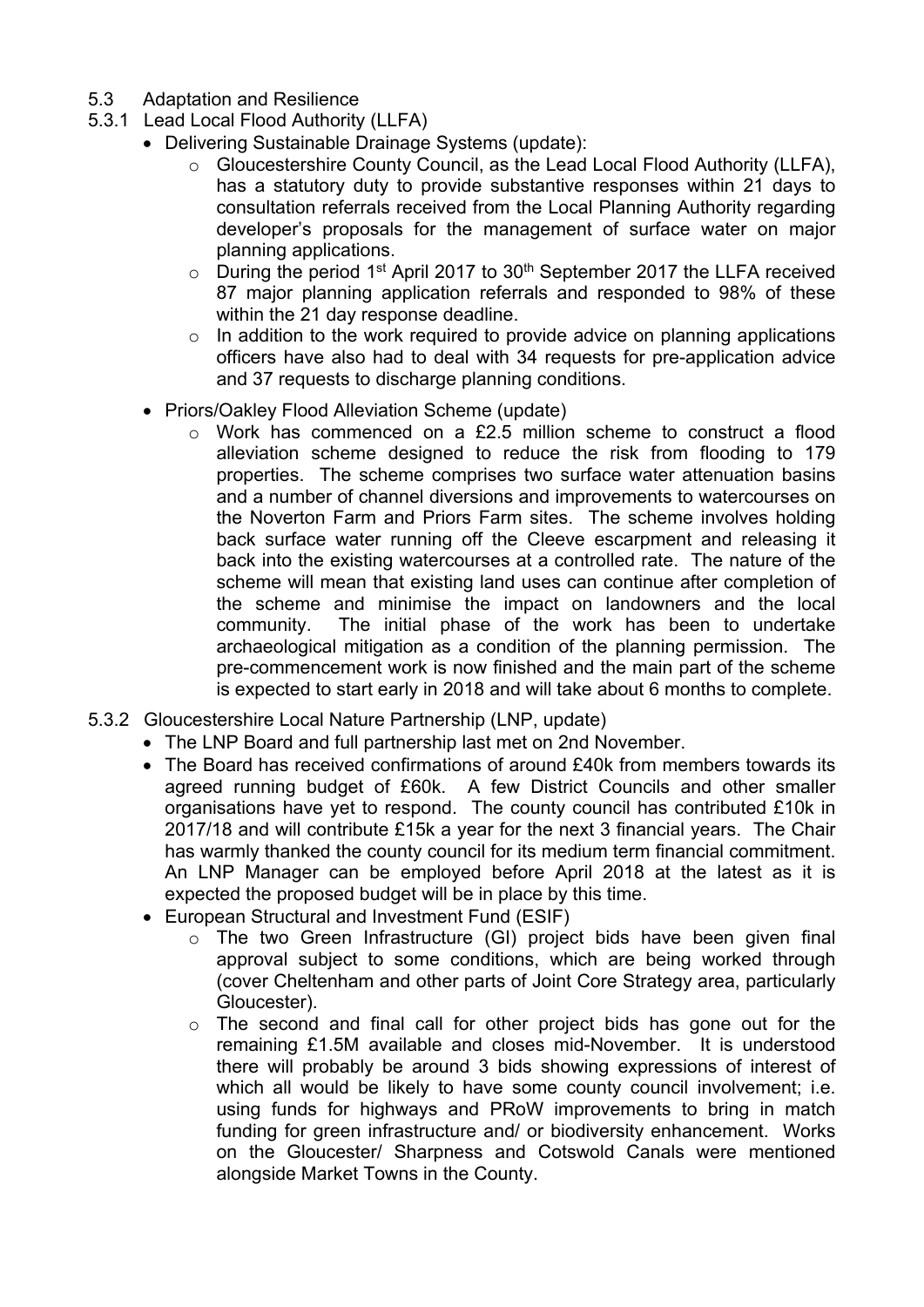- The GI benchmark, produced by the Wildlife Trust with some assistance from the LNP was launched on 9<sup>th</sup> November, called 'Building with Nature'. It has 3 strands of: Biodiversity; Health & Wellbeing; and Water. New development can apply to be awarded 'achieved' and 'excellent' levels.
- Nature Conservation (priorities) are being drafted and should be ready for the LNP to consider early next year.
- The LNP has agreed to hold an annual conference to raise its profile and bring in a wider audience to cover key themes such as GI.
- 5.3.3 National Adaptation Programme (NAP, update)
	- The Climate [Change](https://www.theccc.org.uk/tackling-climate-change/the-legal-landscape/global-action-on-climate-change/) Act (CCA) 2008 put in place a policy framework to promote adaptation action in the UK consisting of:
		- o The UK Climate Change Risk [Assessment](https://www.gov.uk/government/publications/uk-climate-change-risk-assessment-government-report) (CCRA) is a five-yearly assessment of the major risks and opportunities from climate change to the UK. The Adaptation [Sub-Committee](https://www.theccc.org.uk/about/structure-and-governance/asc-members/) (ASC) of the Committee on Climate Change has a duty to advise Government on the preparation of the risk assessment.
		- o To inform the 2017 risk assessment, the ASC published an independent evidence report of the risks and opportunities to the UK from climate change in July 2016, UK Climate Change Risk [Assessment](https://www.theccc.org.uk/publication/uk-climate-change-risk-assessment-2017/) 2017. This identified the key risks as being:

| <b>Figure 1:</b> Top six areas of inter-related climate change risks for the United Kingdom                                   |                                               |
|-------------------------------------------------------------------------------------------------------------------------------|-----------------------------------------------|
| Flooding and coastal change risks to communities, businesses<br>and infrastructure (Ch3, Ch4 Ch5, Ch6)                        |                                               |
| Risks to health, well-being and productivity from high temperatures<br>(Ch5, Ch6)                                             |                                               |
| Risk of shortages in the public water supply, and for agriculture,<br>energy generation and industry (Ch3, Ch4, Ch5, Ch6)     | <b>MORE</b><br><b>ACTION</b><br><b>NEEDED</b> |
| Risks to natural capital, including terrestrial, coastal, marine and<br>freshwater ecosystems, soils and biodiversity (Ch3)   |                                               |
| Risks to domestic and international food production and trade<br>(Ch3, Ch6, Ch7)                                              |                                               |
| New and emerging pests and diseases, and invasive non-native species,<br>affecting people, plants and animals (Ch3, Ch5, Ch7) | <b>RESEARCH</b><br><b>PRIORITY</b>            |
| RISK MAGNITUDE ----- FUTURE<br>NOW<br>LOW<br><b>HIGH</b><br><b>MEDIUM</b>                                                     |                                               |

- o Defra used the ASC's evidence report as the basis of the Government's report, UK Climate Change Risk [Assessment](https://www.gov.uk/government/publications/uk-climate-change-risk-assessment-2017) 2017, laid before Parliament in January 2017. The Government endorsed the conclusions of the Adaptation Sub-Committee, with the exception of some of those on food security.
- o The National Adaptation [Programme](https://www.gov.uk/government/policies/adapting-to-climate-change/supporting-pages/national-adaptation-programme) (NAP) is the Government's long-term strategy to address the main risks and opportunities identified in the CCRA, which is also produced every five years. The first National Adaptation Programme was published in July 2013. The ASC reported to Parliament on the progress made in the implementation of this programme in 2015, and again in June 2017; '2017 Report to [Parliament](https://www.theccc.org.uk/publication/2017-report-to-parliament-progress-in-preparing-for-climate-change/) - Progress in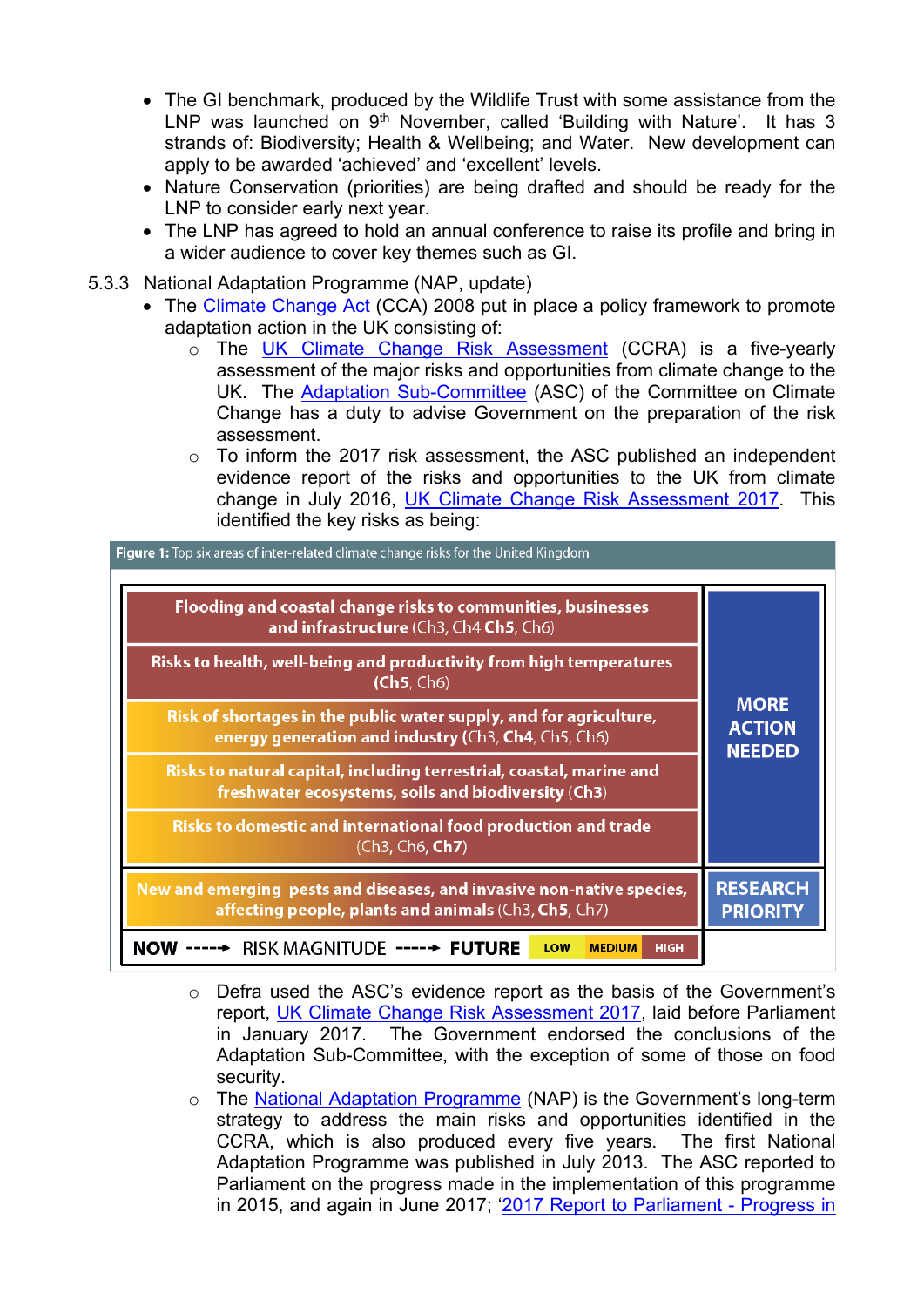[preparing](https://www.theccc.org.uk/publication/2017-report-to-parliament-progress-in-preparing-for-climate-change/) for climate change'. It includes 28 recommendations, with its overall conclusion being that, despite some progress, the level of risk has increased for a significant number of priorities. In particular:

- $\blacksquare$  It does not deem sufficient the measures set out in NAP1 to avoid the impacts of climate change increasing.
- More areas are assessed as 'red' in terms of vulnerability than in the 2015 ASC report.
- It suggests that a critical part of the next NAP should be a long-term plan for Natural England that takes climate change into account, builds on the ambition of current EU policies, and is consistent with the framework developed by the Natural Capital Committee.
- If reiterates advice in 2015 report: the NAP should set clear priorities for adaptation, include measurable objectives that can be monitored and evaluated, and focus on core set of policies and implementation activity that will deliver most benefit.
- The next NAP need to address important interdependencies between climate change risks and policy responses in national, local and devolved government.
- The next NAP should have a strong focus on evidence and evaluation.
- The report includes 4 Local Government recommendations:
	- 1. Government should set out in NAP2 how it will ensure local authorities (LAs) have access to the technical expertise, guidance, and practical tools they need. Potential for professional bodies such as the Royal Town Planning Institute and Chartered Institution of Water and Environmental Management to take a greater role in providing information, training and advice.
	- 2. To stimulate activity and improve monitoring and evaluation, LAs should be included within the scope of the third Adaptation Reporting Power (ARP) round. Defra should identify the most efficient means for LAs to report on actions and progress being made to prepare communities for climate change.
	- 3. NAP2 should develop stronger sub-national approaches to climate change adaptation that promote business and infrastructure resilience, healthy communities, and investment in natural capital. E.g., working with London and core city regions, metro mayors, and LEPs and LNPs.
	- 4. Government should review the effectiveness of land-use planning system in achieving reductions in greenhouse gas emissions from buildings and transport, and enhancing the resilience of communities and the built environment to the impacts of climate change.
- Government's response was published in October 2017 [\(link](https://www.gov.uk/government/uploads/system/uploads/attachment_data/file/651150/CCS207_CCS0917051660-1_Un_Act_Govt_Response_to_CCC_Report_2017_Accessibl.._.pdf)), addressing the ASC's 28 detailed recommendations on preparing for the impacts of climate change. Chapter 6: Local Government is attached as Annex 5.
- The next NAP will be published in July 2018, with an initial draft expected in December 2017.
- o The UK [Adaptation](https://www.gov.uk/government/policies/adapting-to-climate-change/supporting-pages/adaptation-reporting-power) Reporting Power grants the Secretary of State the power to require public service organisations to produce reports on what they are doing to adapt to climate change. Nearly 90 organisations, primarily infrastructure providers, reported under the first round. The Government published an updated strategy for the second round of reporting in July 2013, alongside the National Adaptation Programme.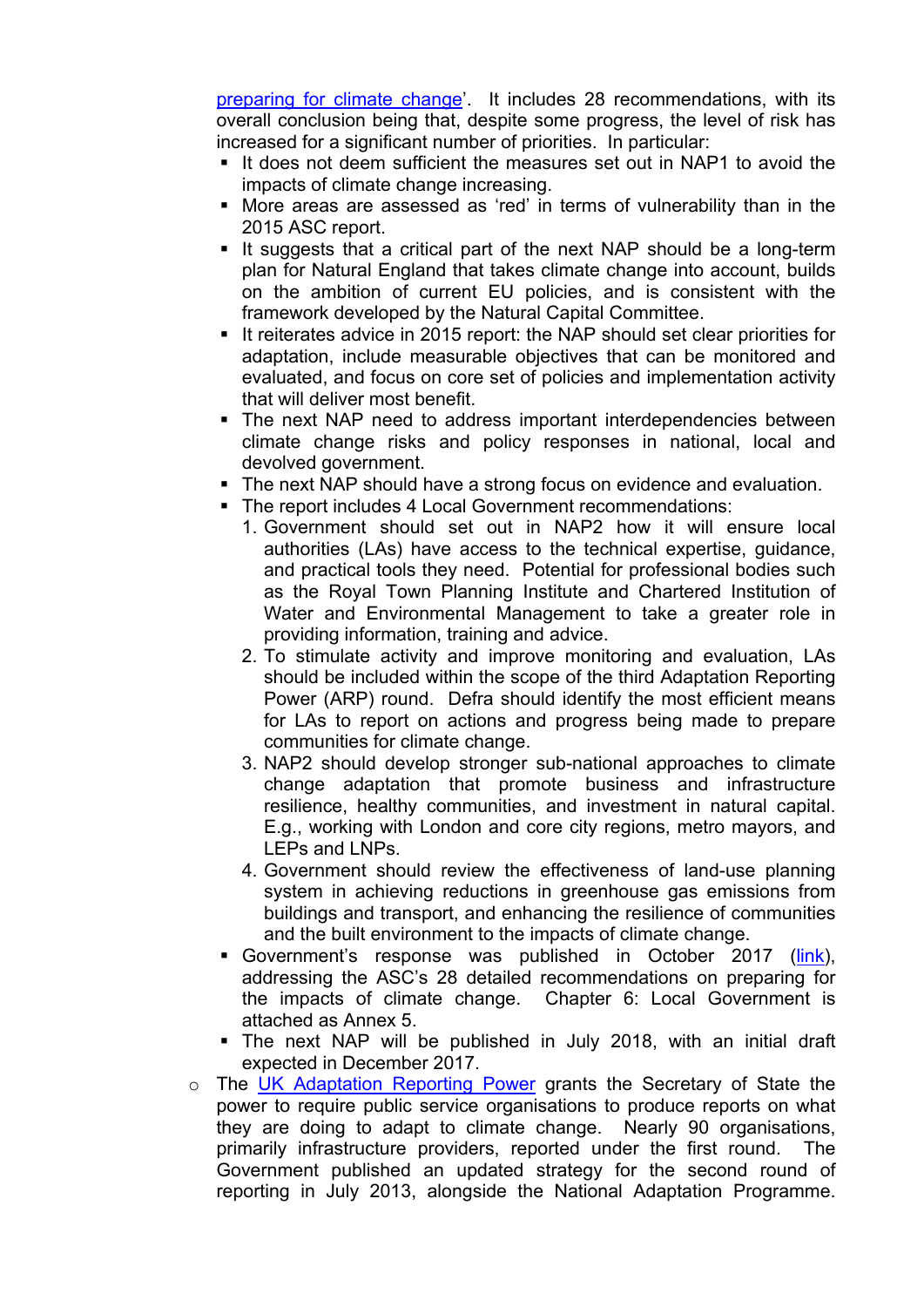Under the new strategy, authorities report on a voluntary basis, and those that reported in the first round should provide an update on their progress of implementation.

- The Local Adaptation Advisory Panel (LAAP) for England (update)
	- o The LAAP acts as an efficient forum for dialogue between local Government, central Government and arms length delivery bodies. The LAAP played a key role in shaping the Local Government Chapter of the NAP published in 2013.
	- o The LAAP's function includes to support the delivery of NAP Objective 28 (to raise and maintain the profile of adaptation with local councils and promote action), and specifically the NAP action for the 'LAAP to champion and disseminate examples of local authority work to embed adaptation in councils'.
	- o The Council's Commissioning Director, Communities & Infrastructure has recently become the Chair of the LAAP, co-ordinating the development of a national local authority response to the CCRA and influencing the NAP; working with the Local Government Association, Defra, the Association of Directors of Environment, Planning & Transport (ADEPT) and Climate UK.
	- o A small amount of resources, including officer time, has been made available to support the Commissioning Director in this role.
	- o The LAAP met again in September to continue its preparations for submitting evidence to the government's anticipated NAP consultation. A joint response was agreed and submitted in October to government on the ASC's 2017 progress report, together with the Association of Directors of Environment, Planning and Transport (ADEPT).

### **6 Community Resources and Partnership Projects**

- 6.1 GlosCol RFD Campus Cinderford (no change)
	- Plans to establish a high quality further education and training facility in Cinderford are continuing to progress following the securing of additional capital resource from the Homes and Communities Agency (HCA), the recent Growth Deal 3 confirmation of a further £2.6 million (see 3.1.2) and the County Council's near completion of the construction of Phase 1 of the Cinderford Northern Quarter Spine Road. Serving as the new Royal Forest of Dean campus for Gloucestershire College and the cornerstone of the education-led regeneration proposals for the Northern Quarter in Cinderford, the project involves the relocation of GlosCol's current campus at Five Acres in Coleford to a 6,000 sq. meter, purpose-built facility in Cinderford, with the Five Acres site being released for housing. The college build programme started in May 2017 and they are working towards a planned occupation and formal opening in September 2018.
- 6.2 Cotswold Canal Trust (no change)
	- Phase 1A Bowbridge; works on bridge and highway now complete, small amount of dredging required to make it fully navigable, will be completed in next few weeks, working with Stroud District Council (SDC).
	- Phase 1A Brimscombe Port; SDC in receipt of a £2m grant/loan from HCA. SDC looking to resolve land barrier of existing highway structure. SDC have employed Atkins as consultant, GCC working with SDC to find deliverable solution. Once the bridge works are complete the development opportunity of Brimscombe Port is likely to become commercially viable.
	- Phase 1B Saul to Stonehouse; the £15m Lottery Heritage Fund bid, matchfunded with £5m of Canal Trust funding, a mix of voluntary labour and cash, a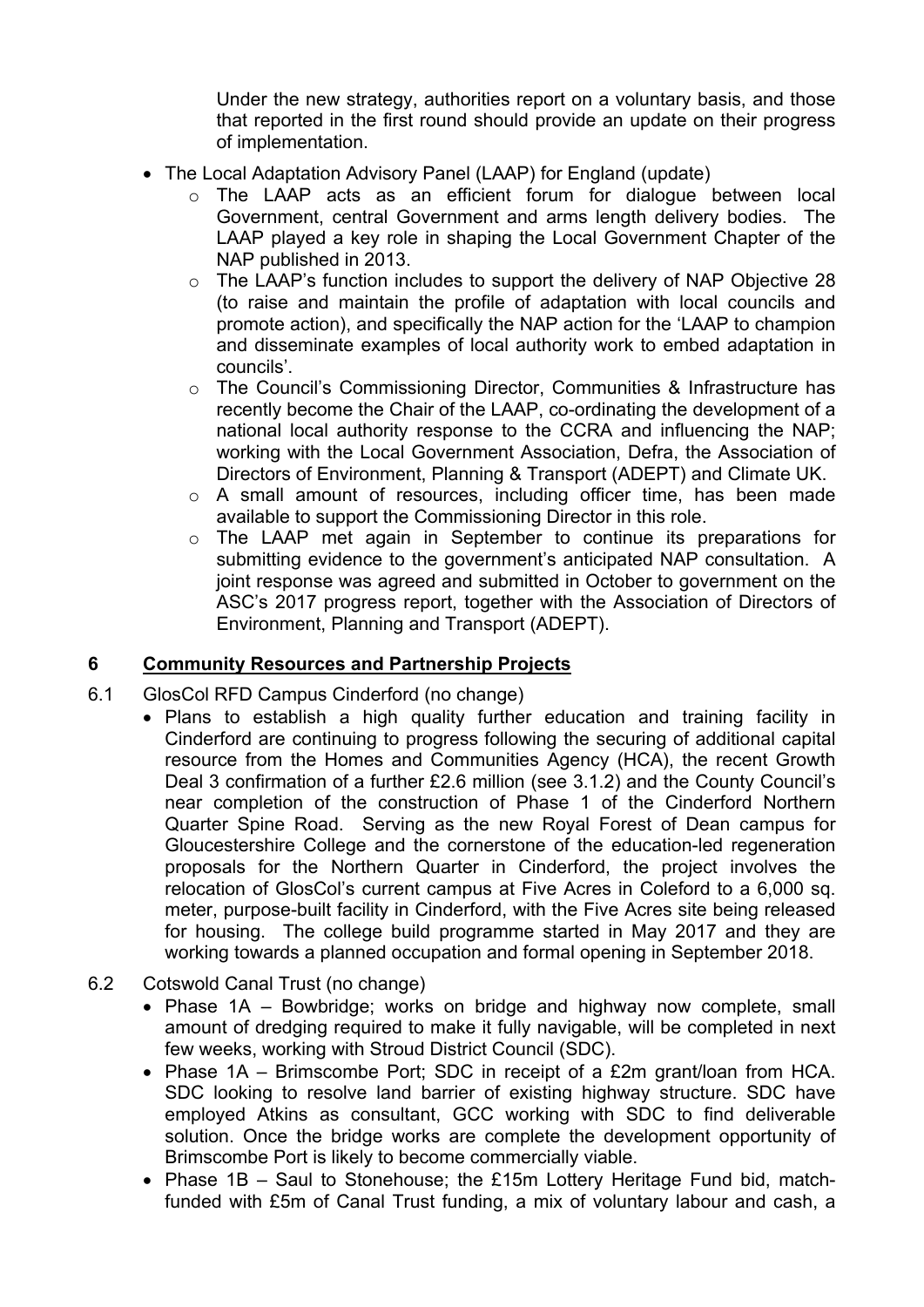refreshed bid is planned to be submitted in November 2017. The Council continues to support the project and is part of the core group in assisting delivery and the bid, which will be represented at the next opportunity.

- Phase 1B working with Cotswold Canal Trust on developing a design for Walk Bridge, if delivered prior to lottery bid it will help the demonstration of deliverability. However the scheme is currently in excess of available budget.
- 6.3 Gloucester and Sharpness Canal (new item)
	- The county council is preparing an ESIF Outline Application Form for funding to support the improvement and upgrade of canal tow paths in and around Gloucester, deadline 10<sup>th</sup> November. There are two sections being proposed:
		- 1) Approx. 2.7km from High Bridge to Sims Bridge
		- 2) Approx. 2.9km from Sims Bridge to The Pilot Public House
- 6.4 Gloucester Transport Hub (was Gloucester Bus Station, update)
	- Funding has been secured from GFirst LEP and GLTB.
		- Kier has been appointed by Gloucester City Council to take forward the design and build work for the new Bus Station.
		- The Formal Consultation for the Traffic Regulation Orders on the highway works commenced on the 15<sup>th</sup> July for 28 days, which was supported by a public share event at the bus station on the  $22<sup>nd</sup>$  July to allow stakeholders to view the proposals for the highway works.
		- The sequencing of the works has been heavily affected by the lengthy lead in required by the large number of utility apparatus diversionary works required as part of the works.
		- Britannia has been appointed Contractor for the Highway Works following an open tender process, with the City Council acting as Employer under the contract.
		- Construction works are well underway on the highway scheme with work commencing on the 18th May. The first phase of the work including the reopening of Station Road/Bruton Way junction and kerb-line alterations to Station Road has now been completed along with the Bruton Way/Station Approach junction resurfacing and traffic signal upgrade.
		- Work has begun on Bruton Way Spur and Market Parade, which will be ongoing for the remainder of 2017.
	- Works are currently on programme and are due to be completed in early 2018.
	- All 2017/18 costs have been recovered from Gloucester City Council for highway design and procurement.
- 6.5 Lydney (no change)
	- The overflow rail station car park is now open and discussions are taking place regarding future lease arrangements.
- 6.6 Libraries (update)
	- Stonehouse Library relocation. Discussions are ongoing with Stonehouse Town Council about the opportunity to relocate the library into the current Town Council building. The building is situated on the High Street, giving an increased presence for the library and an opportunity for residents to access services provided by both councils. The draft layout was discussed at the Town Council meeting of 23rd October; however, there are further adjustments needed in order to ensure the changes to the building bring value for money to the county council.
	- David Vaisey Prize 2017. The winner of the David Vaisey Prize for 2017 was announced at the Cheltenham Literature Festival on Sunday 8th October. The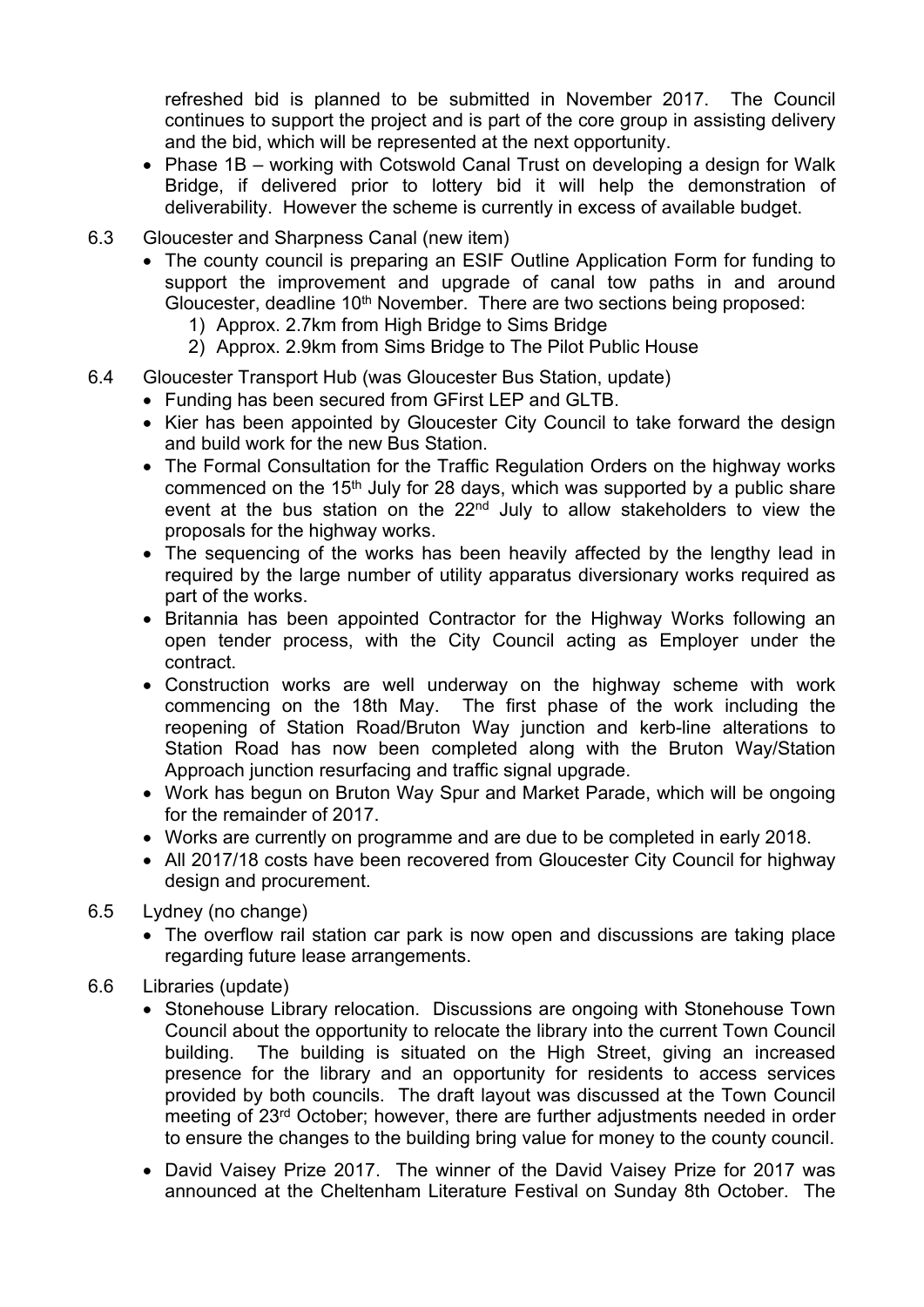winner was announced by Anne Robinson and Alan Bennett. The winning initiative was Bream Community Library's Lego club, which uses Lego to attract a hard to reach group of children and uses this club to introduce new books which they must discuss at the next session. This has introduced new readers to the Library. The runners up were Longlevens Library, Tuffley & Matson Libraries and Brockworth Community Library; each received £1,000 to use in their libraries.

- 6.6.1 Growth Hub Tier 3 network (update)
	- The first libraries have now launched as Tier 3 Growth Hubs. A successful launch event was held in Coleford in September with further launches planned in Cheltenham, Cirencester, Gloucester and Stroud. We have held two innovation events at Chipping Campden and Hucclecote to engage with businesses and customers over the range and type of equipment for our innovation labs.
- 6.6.2 Open+ (update)
	- Open+ continues to be well used at Bishops Cleeve library. A further rollout of this system to other libraries is on hold pending the WAN review.

# **7 2018/19 Budget**

- 7.1 Budget consultation (new item)
	- Cabinet in September agreed the proposed process for reviewing and developing the Council Strategy and the three-year Medium Term Financial Strategy, covering the period 2018/19 to 2020/21.
	- The timetable for developing the 2018/19 to 2020/21 budget is as follows:
		- $\circ$  Stage 1 June to September 2017 Formulation of Three Year Strategy Process.
		- $\circ$  Stage 2 October 2017 Preparation of detailed budget proposals for 2018/19 and overview proposals for 2019/20 to 2020/21.
		- $\circ$  Stage 3 December 2017 Confirmation of financial settlement and preparation of the Council Strategy MTFS and budget proposal for 2018/19 to 2020/21 for submission to Cabinet on 13th December 2016.
		- $\circ$  Stage 4 –December 2017 January 2018 Formal consultation with the public and stakeholders on the detailed budget proposal.
		- $\circ$  Stage 5 January 2018 Group Leaders, Spokespersons and Scrutiny discussions on detailed budget proposals for 2018/19 to 2020/21. This committee will consider these proposals at its meeting on  $17<sup>th</sup>$  January.
		- o Detailed discussions at Group Leaders meetings and at Scrutiny Committees, to ensure a clear understanding of the issues in relation to potential budget items under consideration. The Overview and Scrutiny and Management Committee will consider their own process for scrutinising the MTFS and Council Strategy.
		- $\circ$  Stage 6 Final budget proposals and decisions February 2018.

# **8 Quarterly Performance Update (update)**

- 8.1 Key service information reported to Lead Cabinet Members for Quarter 2 2017/18 has been covered in this report, with the scorecard attached as Annex 6.
	- Information relating to the portfolio of services provided by the Gloucestershire Fire and Rescue Service on behalf of the county council is detailed in the Chief Fire Officer's report.

# **Contact Officer**

Nigel Riglar, Commissioning Director: Communities & Infrastructure [nigel.riglar@gloucestershire.gov.uk](mailto:nigel.riglar@gloucestershire.gov.uk), 01452 328470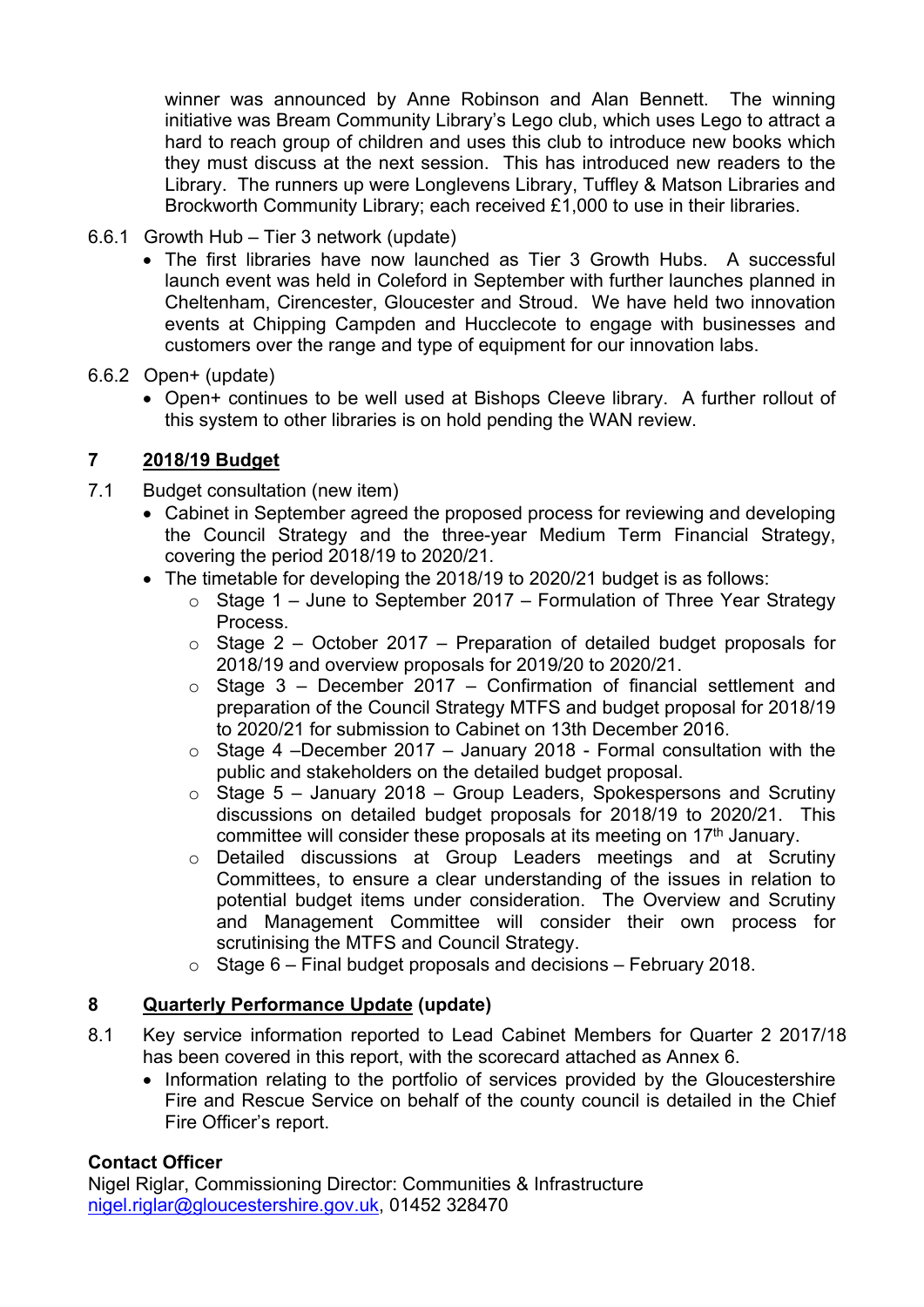# **ANNEX 1: CYCLING UPDATE**

Updates on the cycling initiatives/projects currently underway are set out below:

| Initiative/<br>Scheme            | Update                                                                                                                                                                                                                                                                                                                                                                                                                                                                                                                                                                                                                                                                                                                                                                                                                                                                                                                                                                                                                                                                                                                                                                                                                                                                                                                                                                                                                                                                                                                                                                                                                                                                                                                                                                                                                                                                       |
|----------------------------------|------------------------------------------------------------------------------------------------------------------------------------------------------------------------------------------------------------------------------------------------------------------------------------------------------------------------------------------------------------------------------------------------------------------------------------------------------------------------------------------------------------------------------------------------------------------------------------------------------------------------------------------------------------------------------------------------------------------------------------------------------------------------------------------------------------------------------------------------------------------------------------------------------------------------------------------------------------------------------------------------------------------------------------------------------------------------------------------------------------------------------------------------------------------------------------------------------------------------------------------------------------------------------------------------------------------------------------------------------------------------------------------------------------------------------------------------------------------------------------------------------------------------------------------------------------------------------------------------------------------------------------------------------------------------------------------------------------------------------------------------------------------------------------------------------------------------------------------------------------------------------|
| <b>WebTAG</b>                    | Purpose: WebTAG is published by DfT. It provides information on the role of<br>transport modelling and transport appraisal in the development of investment<br>decisions to support a business case. The WebTAG updates to TAG unit A5.1<br>(active mode appraisal) reflect a new approach to estimating the physical health<br>benefits of walking and cycling, including an update to absenteeism benefits<br>appraisal guidance. See WebTAG Update<br>https://www.gov.uk/government/uploads/system/uploads/attachment_data/file/6<br>39208/tag-unit-a4-1-social-impact-appraisal-forthcoming-changes-november-<br>2017.pdf                                                                                                                                                                                                                                                                                                                                                                                                                                                                                                                                                                                                                                                                                                                                                                                                                                                                                                                                                                                                                                                                                                                                                                                                                                                |
| <b>LSTF</b>                      | Where possible LSTF type activities will continue to be run 'in house' such as<br>the Thinktravel website.                                                                                                                                                                                                                                                                                                                                                                                                                                                                                                                                                                                                                                                                                                                                                                                                                                                                                                                                                                                                                                                                                                                                                                                                                                                                                                                                                                                                                                                                                                                                                                                                                                                                                                                                                                   |
| Capital<br>programme/s106        | Purpose: County Council has a capital programme for scheme delivery, some<br>of which is allocated for cycling schemes.<br>Update: The following schemes have funding allocated for 2017/2018<br>Moreton Park Cycle and Pedestrian Facilities<br>$\bullet$<br>Barriers to Cycling Gloucester. Delivery commence September 2017<br>$\bullet$<br>Barriers to Cycling Cheltenham. Delivery commence September 2017<br>$\bullet$<br>Bristol Road Cycle and Safety Scheme to be complete September 2017<br>$\bullet$<br>Northway Lane, Tewkesbury Cycle track, land purchase in progress<br>$\bullet$<br>Pedestrian Cycle Linkages Cold Pool Lane to Morrisons. Delivery<br>$\bullet$<br>commence Autumn 2017<br>Kingsditch Lane, Cheltenham Cycle Improvements. Delivery commence<br>$\bullet$<br>October 2017<br><b>Pipeline schemes</b><br>£100k cycle links from Longford development (study in progress)<br>Cheltenham to Bishops Cleeve Cycle Link and access from<br>$\bullet$<br>Honeybourne Line to A40<br>Links proposed in Lydney<br>St Barnabus roundabout<br>Auditing and signing cycle route between Bishop's Cleeve and<br>Tewkesbury (£10k)<br>SW Cheltenham sustainable transport study (includes high element of<br>$\bullet$<br>cycling) to allocate s.106<br>Gloucester Canal Towpath (High Orchard Bridge to the Pilot) High<br>$\bullet$<br>Orchard Bridge to Simms Lane Bridge. Funding has been secured from<br>the Kingsway S106 Developer Contributions, we have now received<br>£272k with £123K expected imminently, which brings us in at £395k<br>with more funding expected in 2018/19.<br>Cheltenham to Bishops Cleeve<br>٠<br>Cycle Link to Cheltenham Station<br>٠<br>Pittville to The Park Student Cycle Route<br>$\bullet$<br>B4063 Gloucester to Cheltenham Cycle Route<br>$\bullet$<br>Metz Way, Gloucester Cycle Improvements<br>$\bullet$ |
| <b>Highways</b><br>England - SRN | Purpose: Highways England is managing a £100m budget for improving<br>facilities for cyclists on the Strategic Road network (SRN). Their top priority for                                                                                                                                                                                                                                                                                                                                                                                                                                                                                                                                                                                                                                                                                                                                                                                                                                                                                                                                                                                                                                                                                                                                                                                                                                                                                                                                                                                                                                                                                                                                                                                                                                                                                                                    |
|                                  |                                                                                                                                                                                                                                                                                                                                                                                                                                                                                                                                                                                                                                                                                                                                                                                                                                                                                                                                                                                                                                                                                                                                                                                                                                                                                                                                                                                                                                                                                                                                                                                                                                                                                                                                                                                                                                                                              |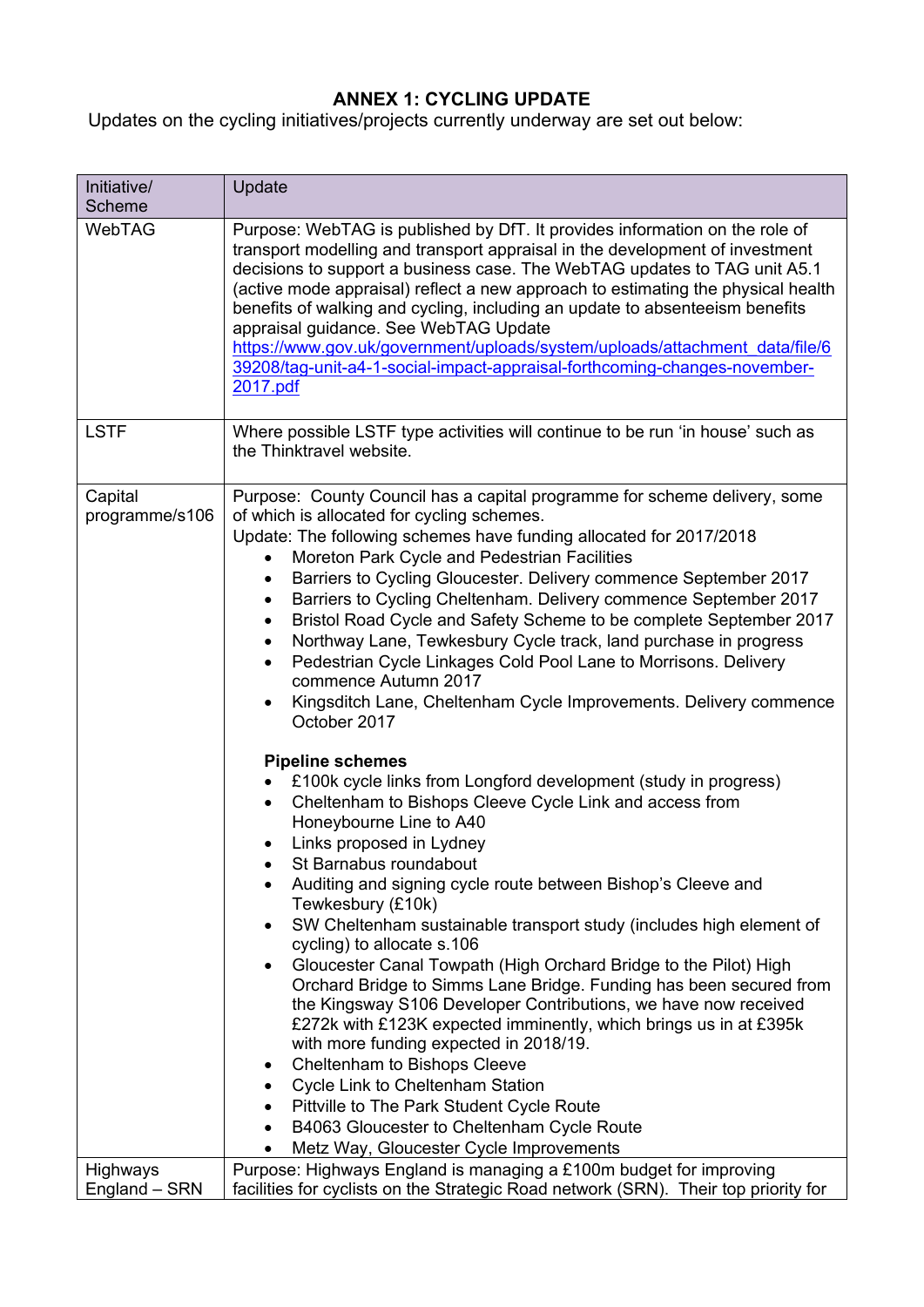| barriers                                                       | the Gloucestershire area is the link between Gloucester and Cheltenham and a<br>package of improvements, worth £3.5m has been proposed by Highways<br>England for the B4063.<br>Action: A Value Management workshop was chaired by Highways England on<br>2 September 2016. A Highways England rep discussed the proposal at the<br>cycle liaison meeting on 28 November 2016. A meeting between officers and<br>HE took place on 28 March 2017. -Draft scheme design and delivery<br>programme has been produced with design complete in 2019. Further updates<br>will be provided when they are known.                                                                                                                                                                                                                                                                                                               |
|----------------------------------------------------------------|------------------------------------------------------------------------------------------------------------------------------------------------------------------------------------------------------------------------------------------------------------------------------------------------------------------------------------------------------------------------------------------------------------------------------------------------------------------------------------------------------------------------------------------------------------------------------------------------------------------------------------------------------------------------------------------------------------------------------------------------------------------------------------------------------------------------------------------------------------------------------------------------------------------------|
| DfT Cycling<br>Delivery Plan<br>2014                           | Purpose: The Government has now published a Cycling and Walking<br>Investment Strategy (CWIS).<br>Update: The CWIS was published in April 2017. Local authorities are advised<br>to develop a Local area CWIP-Cycling and Walking Infrastructure Plan as one<br>of the actions in the CWIS. Officers attended a workshop on 13 June 2017 to<br>hear more about producing Gloucestershire's CWIP, and resources that might<br>be available to support cycling within the County. Subsequently GCC submitted<br>a bid to the DfT for free consultancy support which has been successful.<br>Further details to be provided when known.                                                                                                                                                                                                                                                                                   |
| Gloucestershire<br><b>County Council</b><br><b>Travel Plan</b> | Purpose: The Travel Plan for the Shire Hall Complex has been developed as<br>part of the Green Impact review which aims to support, recognise and accredit<br>organisations for supporting actions on sustainability. The Travel Plan also<br>supplements the ongoing brand of Thinktravel which was developed under, the<br>now ended LSTF funded programme aimed at encouraging and promoting<br>sustainable travel within Gloucestershire.<br>Update: The intention was for the travel plan to be adopted by Corporate<br>Management Team (CoMT) in February 2016 but this has been delayed due to<br>the ongoing changes likely with car parking in relation to the Blackfriars<br>development works and Quayside redevelopment.<br>An officer working group has been established to take this forward.<br>The 'Thinktravel' website continues to promote and support cycling see<br>https://www.thinktravel.info/ |
| LTP-Cycle and<br>Think travel<br>strategies                    | LTP was adopted at Full Council on 29 June 2016. The plan will be reviewed in<br>2018.                                                                                                                                                                                                                                                                                                                                                                                                                                                                                                                                                                                                                                                                                                                                                                                                                                 |
| Cycle liaison<br>group update                                  | Cycle liaison group met on Monday 11 September 2017.                                                                                                                                                                                                                                                                                                                                                                                                                                                                                                                                                                                                                                                                                                                                                                                                                                                                   |
| Cycle<br>Champions                                             | The group of cross-party Cycle champions met on the 27 September 2017.                                                                                                                                                                                                                                                                                                                                                                                                                                                                                                                                                                                                                                                                                                                                                                                                                                                 |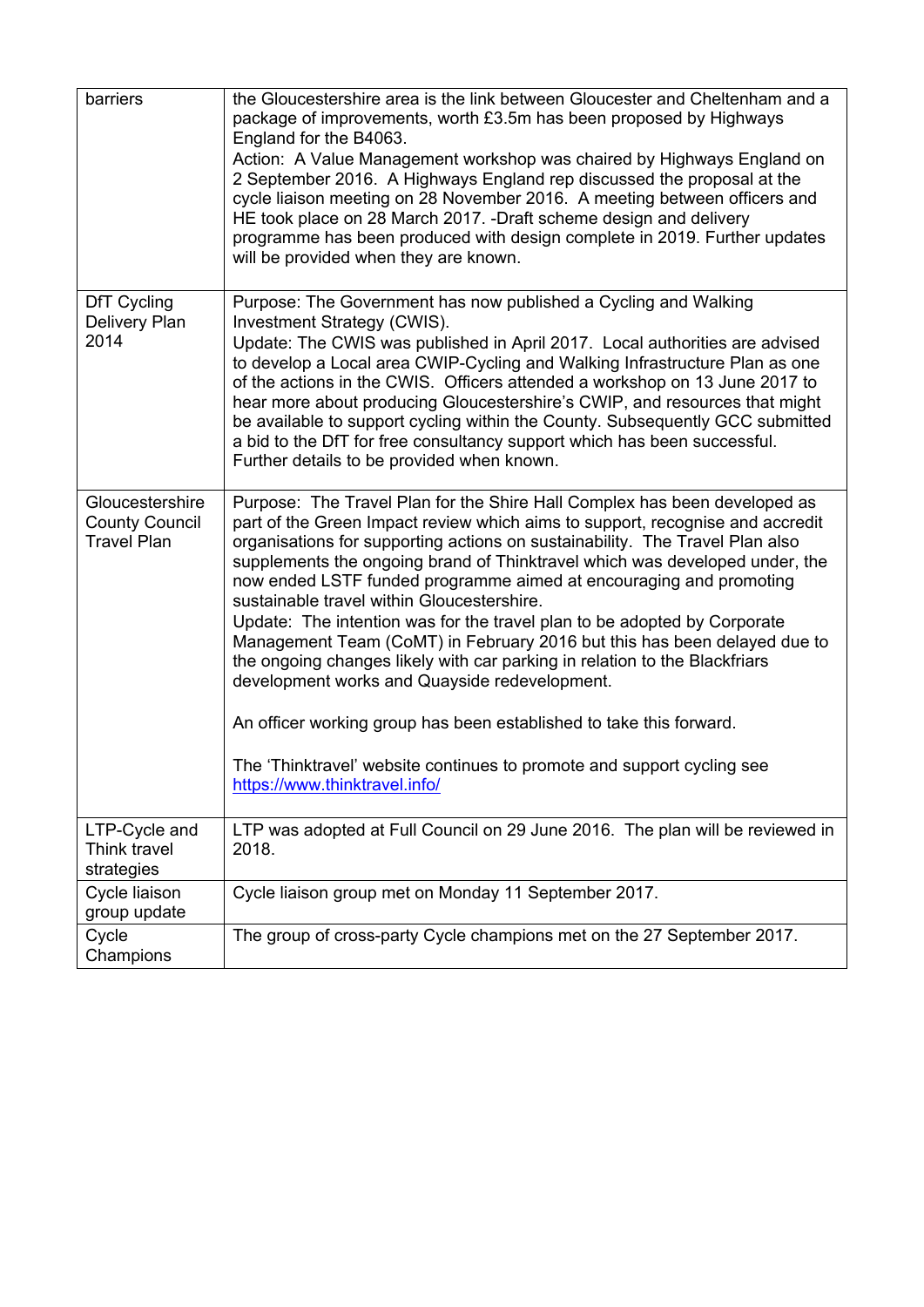# **ANNEX 2: Community Infrastructure Levy**

The table below shows progress on District CIL Charging Schedules.

| Local<br><b>Authority</b>         | <b>PDCS</b><br><b>Consultation</b>                       | <b>DCS</b><br><b>Consultation</b> | <b>Proposed rates</b>                                                                                                                                                                                                 | <b>Next steps</b>                                                                                                                                                                          |
|-----------------------------------|----------------------------------------------------------|-----------------------------------|-----------------------------------------------------------------------------------------------------------------------------------------------------------------------------------------------------------------------|--------------------------------------------------------------------------------------------------------------------------------------------------------------------------------------------|
| <b>Stroud DC</b>                  | Feb 2014                                                 | April - June<br>2016              | Resi <sup>1</sup> : £80/Sqm<br>Retail <sup>2</sup> : £75/Sqm                                                                                                                                                          | Adopted and effective<br>as of April 2017                                                                                                                                                  |
| Gloucester<br><b>City Council</b> | $May - July$<br>2015                                     | $May - June$<br>2016              | Resi:<br>1-10 units: £0/Sqm<br>11+ units: £45/Sqm<br>Strategic Sites <sup>1</sup> : £variable but<br>generally £35/Sqm<br>Out-of-Town retail: £100/Sqm                                                                | A further consultation to<br>align the DCS with the<br>JCS changes was<br>carried out in Jul-Sep<br>2017<br>Examination: 2018<br>Adoption: 2018                                            |
| Cheltenham<br><b>BC</b>           | $May - July$<br>2015                                     | $May - June$<br>2016              | Resi:<br>1-10 units: £148/Sqm<br>11+ units: £200/Sqm<br>Strategic Sites <sup>1</sup> : £variable but<br>generally £35/Sqm<br>Retirement Homes: £200/Sqm<br>Extra Care Homes: £100/Sqm<br>Out-of-Town retail: £100/Sqm | A further consultation to<br>align the DCS with the<br>JCS changes was<br>carried out in Jul-Sep<br>2017<br>Examination: 2018<br>Adoption: 2018                                            |
| Tewkesbury<br><b>BC</b>           | May - July<br>2015                                       | $May - June$<br>2016              | Resi:<br>1-10 units: £104/Sqm<br>11+ units: £200/Sqm<br>Strategic Sites <sup>1</sup> : £variable but<br>generally £35/Sqm<br>Out-of-Town retail: £100/Sqm                                                             | A further consultation to<br>align the DCS with the<br>JCS changes was<br>carried out in Jul-Sep<br>2017<br>Examination: 2018<br>Adoption: 2018                                            |
| Cotswold DC                       | Published for<br>consultation<br>$June -$<br>August 2016 | <b>Expected late</b><br>2016      | Resi <sup>1</sup> : £80/Sqm<br>Retail <sup>3</sup> : £60/Sqm                                                                                                                                                          | Examination: Dec 2017<br>Adoption: 2018                                                                                                                                                    |
| Forest of<br>Dean DC              | Not yet<br>published                                     |                                   |                                                                                                                                                                                                                       | The Forest of Dean<br><b>District Council Cabinet</b><br>resolved in April 2015 to<br>support the<br>development of a<br>potential CIL in the<br>District when resources<br>are available. |

Notes:

- 1) Strategic sites are excluded from CIL charge as infrastructure will most likely be secured through S106.
- 2) Supermarkets and retail warehouses
- 3) All retail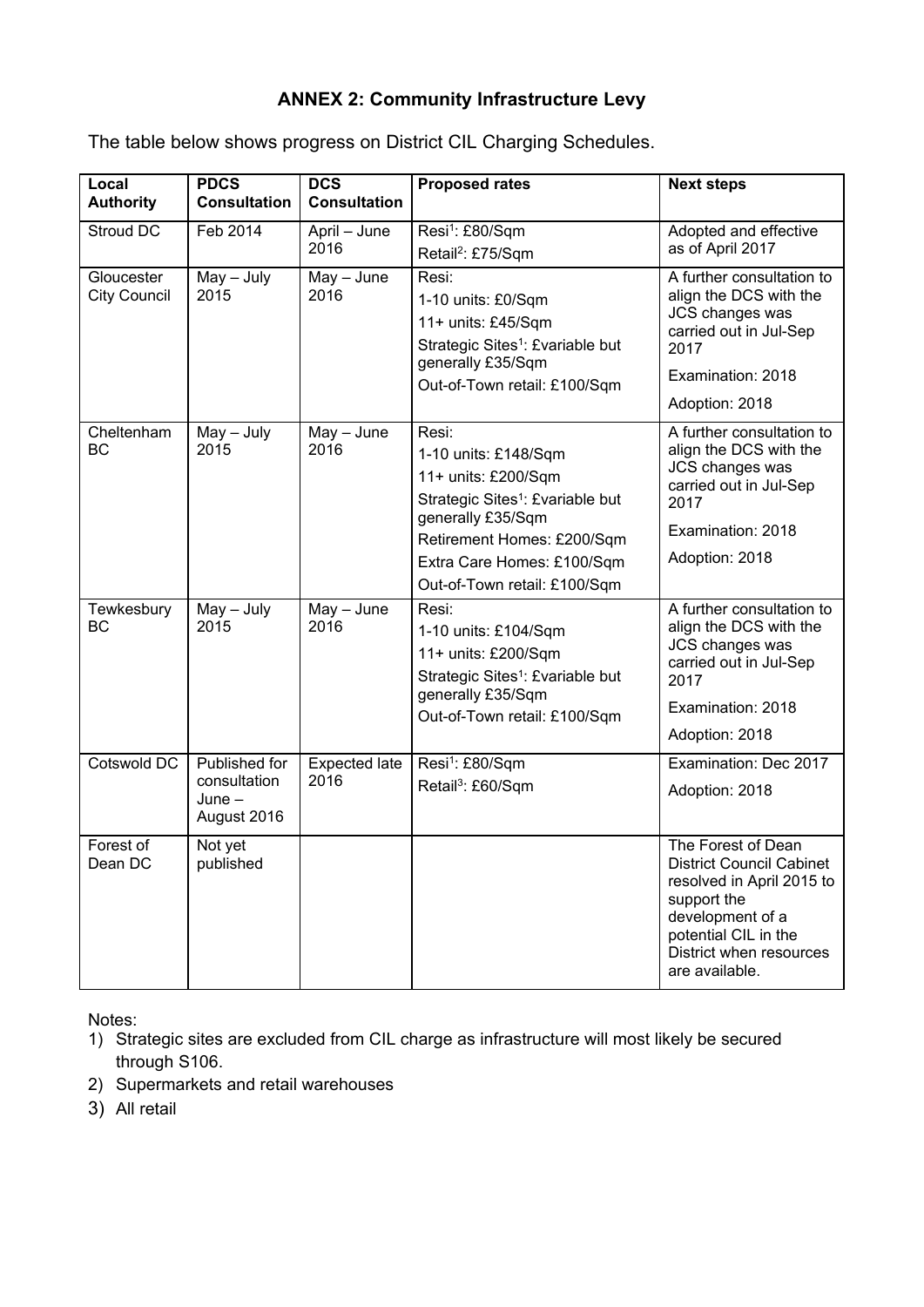### **ANNEX 3: Section 106 Planning Quarterly Contributions**

The tables below show the quarterly statistics for S106 contributions agreed, due and received.

#### **Negotiated Financial Contributions – Table 1**

Overview:

- Table 1 details the number of S106 Planning Agreements/Unilateral Undertakings signed and total contributions negotiated and agreed to support the provision of highways, education & libraries infrastructure in Gloucestershire per quarter.
- These contributions will only become due to the County Council on implementation of the planning permission and respective trigger dates as detailed in individual agreements.
- The signed agreements include those with a valid planning consent as well as those that are subject to appeal. For example; the headline figure in Q3 (October 2015 – December 2015) included the Leckhampton (Shurdington Road, 650 dwellings) development/agreement, with a negotiated value of over £6.5m, which was dismissed on appeal. In Q4 (January 2016 – March 2016), the Leckhampton (Farm Lane, 377 dwellings) development/agreement with a negotiated value of £2,728,142.00 was allowed on appeal.

Latest Analysis Q2 - 2017:

- The total negotiated value is much higher in this quarter and there are 5 agreements alone with negotiated values which together amount to over £10m as follows:
	- $\circ$  £5m Hunts Grove
	- $\circ$  £2.25m Tewkesbury Road, Twigworth subject to appeal
	- $\circ$  £1.66m Par Four Lane, Lydney
	- $\circ$  £997k Columbine Road, Tewkesbury
	- $\circ$  £727k Innsworth Lane

#### **Table 1:**

| 2015/2016             | <b>No. of Agreements</b><br><b>Signed</b> | <b>Total Value</b><br><b>Negotiated</b> |
|-----------------------|-------------------------------------------|-----------------------------------------|
| Q1 April - June       | 11                                        | £1,935,109.45                           |
| Q2 July - September   | 10                                        | £1,574,110.00                           |
| Q3 October - December | 7                                         | £8,327,342.00                           |
| Q4 January - March    | 15                                        | £8,216,894.00                           |
| 2016/2017             |                                           |                                         |
| Q1 April - June       | 11                                        | £1,737,570.00                           |
| Q2 July - September   | 11                                        | £2,234,717.00                           |
| Q3 October -December  | 6                                         | £1,246,812.00                           |
| Q4 January - March    | 3                                         | £1,437,439.00                           |
| 2017/2018             |                                           |                                         |
| Q1 April - June       | 11                                        | £4,117,000.00                           |
| Q2 July - September   | 17                                        | £15,641,000.00                          |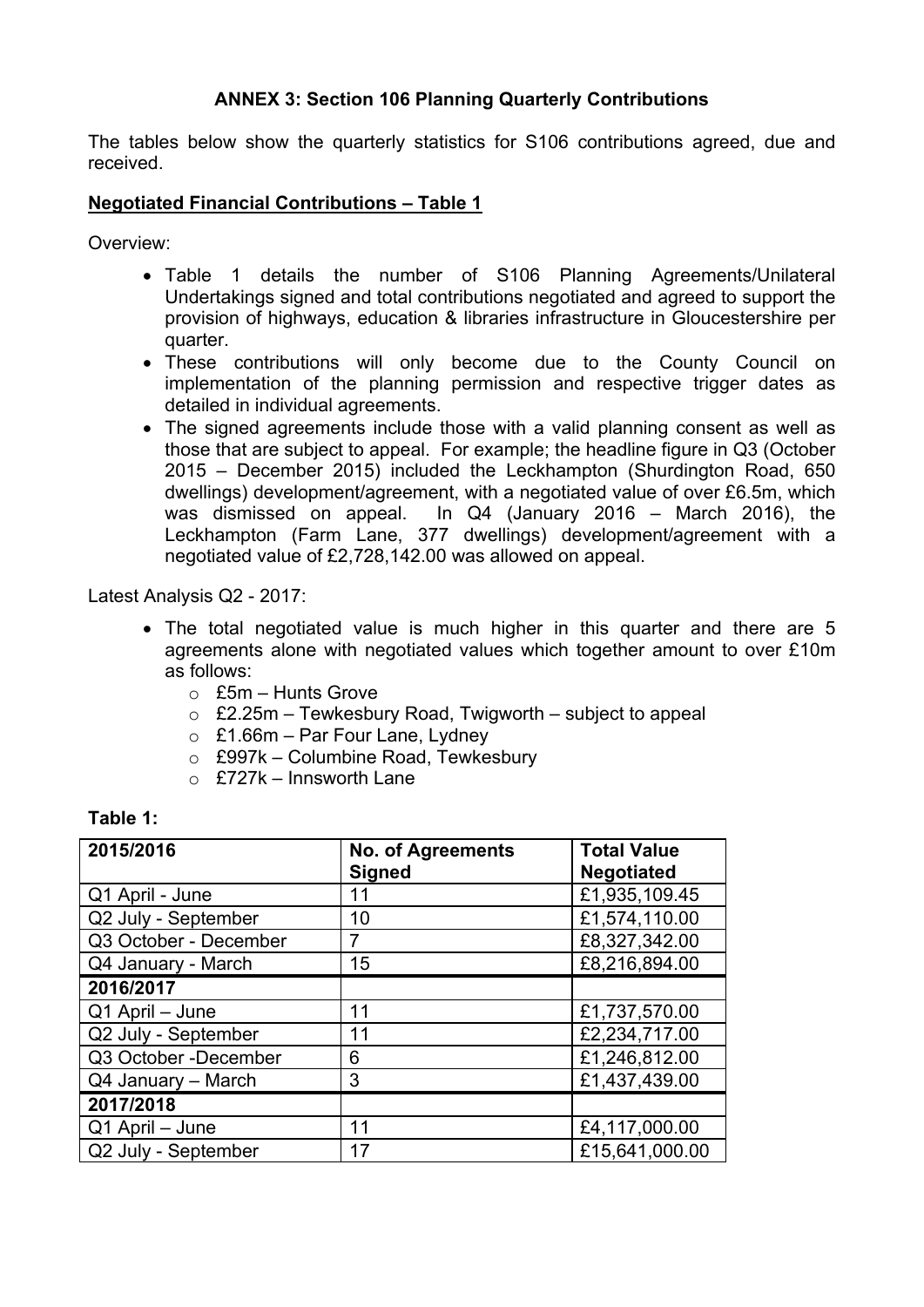# **S106 Contributions Due:**

The table below shows details of developments with contributions valued over £50,000 that have become due in September 2017.

| <b>Developer</b>                        | <b>Amount</b> | <b>Development</b>                                                      |
|-----------------------------------------|---------------|-------------------------------------------------------------------------|
| <b>Persimmon Homes Severn</b><br>Valley | £93,370.95    | Land at GCHQ Oakley, Cheltenham-<br>Education                           |
| <b>Robert Hitchins</b>                  | £112,800.00   | Land West of Stonehouse, Nastend<br><b>Lane-Residential Travel Plan</b> |
| <b>St Modwen Homes</b>                  | £137,493.88   | Former Lister Petter Site, Dursley-<br>Education                        |
| Bovis Homes (Western)<br>Ltd            | £284,643.41   | Land at London Road, Fairford - Library<br>and Education                |
| <b>Bewley Homes</b>                     | £90,534.00    | Quercus Road, Tetbury -<br>Highways/Library                             |
| <b>Bloor Homes Western</b>              | £198,727.00   | Roman Way, Bourton on the Water-<br>Education/Library                   |
| <b>Knarsboro Homes Ltd</b>              | £367,241.00   | Land at Banady Lane-<br><b>Bus/Library/Education</b>                    |
| <b>David Wilson Homes</b>               | £195,874.00   | Land at Kingshill, Cirencester -<br>Education/Library                   |
| <b>ButlerWall Homes</b>                 | £129,320.00   | <b>Gloucester Road, Tutshill-</b><br>Education/Library                  |
| <b>Redrow Homes</b>                     | £844,379.00   | Farm Lane Leckhampton -<br>Education/Library                            |

#### **S106 Contributions Received:**

Contributions become due on trigger dates which are set out in each agreement. The table below shows the contributions valued over £100,000 that have been received during July-September 2017.

| <b>Developer</b>         | <b>Amount</b> | <b>Received in May/June 2017</b>    |
|--------------------------|---------------|-------------------------------------|
| <b>Newland Homes Ltd</b> | £133,279.00   | Arbour Close, Mickleton - Education |
|                          |               | and Library                         |
| <b>Miller Homes</b>      | £150,750.00   | Land off Broad Marston, Mickleton - |
|                          |               | Education/Library/Travel Plan       |
| <b>Robert Hitchins</b>   | £112,800.00   | Land West of Stonehouse -           |
|                          |               | <b>Residential Travel Plan</b>      |
| <b>Bovis Homes</b>       | £ 284,643.00  | Land at London Road, Fairford -     |
|                          |               | <b>Education/Library</b>            |
| Knarsboro Homes Ltd      | £367,241.00   | Land at Banady Lane -               |
|                          |               | Bus/Library/Education               |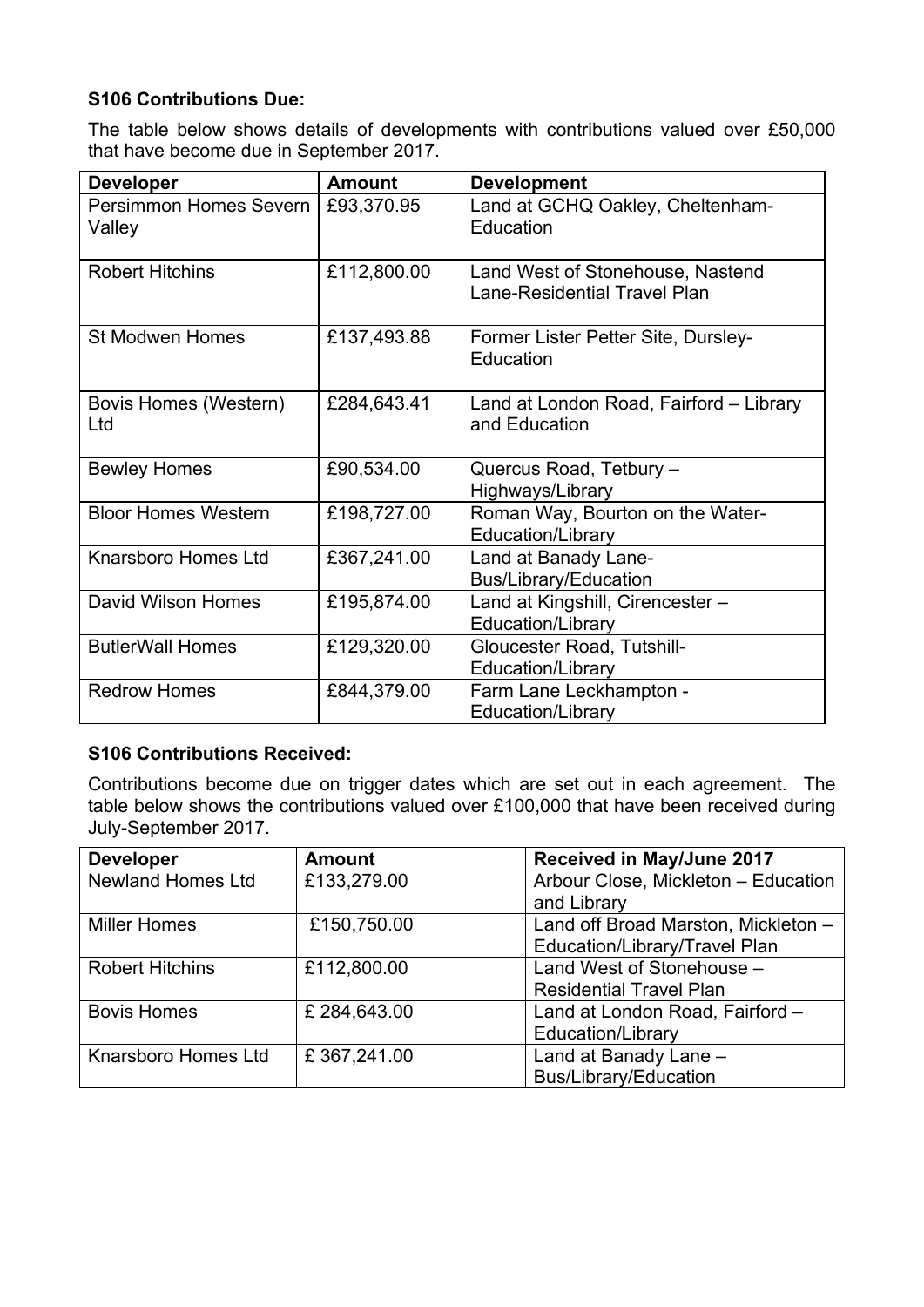**ANNEX 4: Waste Performance for 2016/17**

|                            | 2009/10 | 2010/11 | 2011/12 | 2012/13 | 2013/14 | 2014/15 | 2015/16 | 2016/17 | 2017/18<br><b>Forecast</b> |
|----------------------------|---------|---------|---------|---------|---------|---------|---------|---------|----------------------------|
| Total Municipal Waste      | 293,833 | 288,680 | 280,205 | 278,355 | 287,823 | 298,019 | 301,432 | 309,470 | 305,805                    |
| Variance                   | $-4.4%$ | $-1.8%$ | $-2.9%$ | $-0.7%$ | 3.4%    | 3.5%    | $1.1\%$ | 2.7%    | $-1.2%$                    |
| Municipal Waste Landfilled | 169,023 | 152,956 | 147,092 | 144,822 | 155,366 | 161,009 | 156,498 | 153,556 | 142,977                    |
| Variance                   | $-4.2%$ | $-9.5%$ | $-3.8%$ | $-1.5%$ | 7.3%    | 3.6%    | $-2.8%$ | $-1.9%$ | $-6.9%$                    |

|                                | 2009/10 | 2010/11 | 2011/12 | 2012/13 | 2013/14 | 2014/15 | 2015/16 | 2016/17 | 2017/18<br><b>Forecast</b> |
|--------------------------------|---------|---------|---------|---------|---------|---------|---------|---------|----------------------------|
| <b>Total Household Waste</b>   | 276,816 | 273,373 | 261,792 | 261,291 | 266,475 | 275,949 | 277,864 | 286,638 | 284,377                    |
| Variance                       | $-4.5%$ | $-1.2%$ | $-4.2%$ | $-0.2%$ | 2.0%    | 3.6%    | 0.7%    | 3.2%    | $-0.8%$                    |
| <b>H'hold Waste Landfilled</b> | 161,072 | 145,911 | 137,337 | 134,504 | 138,141 | 146,335 | 146,158 | 136,435 | 128,196                    |
| Variance                       | $-3.6%$ | $-9.4%$ | $-5.9%$ | $-2.1%$ | 2.7%    | 3.6%    | $-0.1%$ | $-6.7%$ | $-6.0%$                    |
| <b>Reuse &amp; Recycling</b>   | 66,501  | 70,348  | 68,771  | 70,189  | 71,075  | 69,967  | 73,029  | 80,116  | 83,504                     |
| Variance                       | $-5.7%$ | 5.8%    | $-2.2%$ | 2.1%    | 1.3%    | $-1.6%$ | 4.4%    | 9.7%    | 4.2%                       |
| <b>Food &amp; Garden Waste</b> | 49,244  | 54,914  | 55,100  | 55,803  | 56,637  | 60,104  | 59,132  | 69,618  | 72,677                     |
| Variance                       | $-2.9%$ | 11.5%   | 0.3%    | 1.3%    | 1.5%    | 6.1%    | $-1.6%$ | 17.7%   | 4.4%                       |
| <b>Total Recycling</b>         | 115,744 | 125,262 | 123,871 | 125,992 | 127,712 | 130,071 | 132,161 | 148,832 | 156,8181                   |
| Variance                       | 4.5%    | $-8.2%$ | 1.1%    | $-1.7%$ | $-1.4%$ | $-1.8%$ | 1.6%    | 12.6%   | 4.9%                       |

The 2017/18 forecast is based largely on estimated data as it is still relatively early in the year for reporting. However, the impact of the Stroud service change during 2016/17 is now filtering through to the full 2017/18 year and demonstrates significant benefits in terms of reduced waste to landfill and increased capture of recycling and composting, as was seen during previous service changes in other districts 5 years ago. It is likely that this forecast will change slightly in future reporting as the year progresses, but is certain to show continued significant benefits. As a result we are forecasting a recycling rate in the region of 54% for the full year. This is the last planned major service change within Gloucestershire and step changes of this scale are unlikely to be seen again with the current